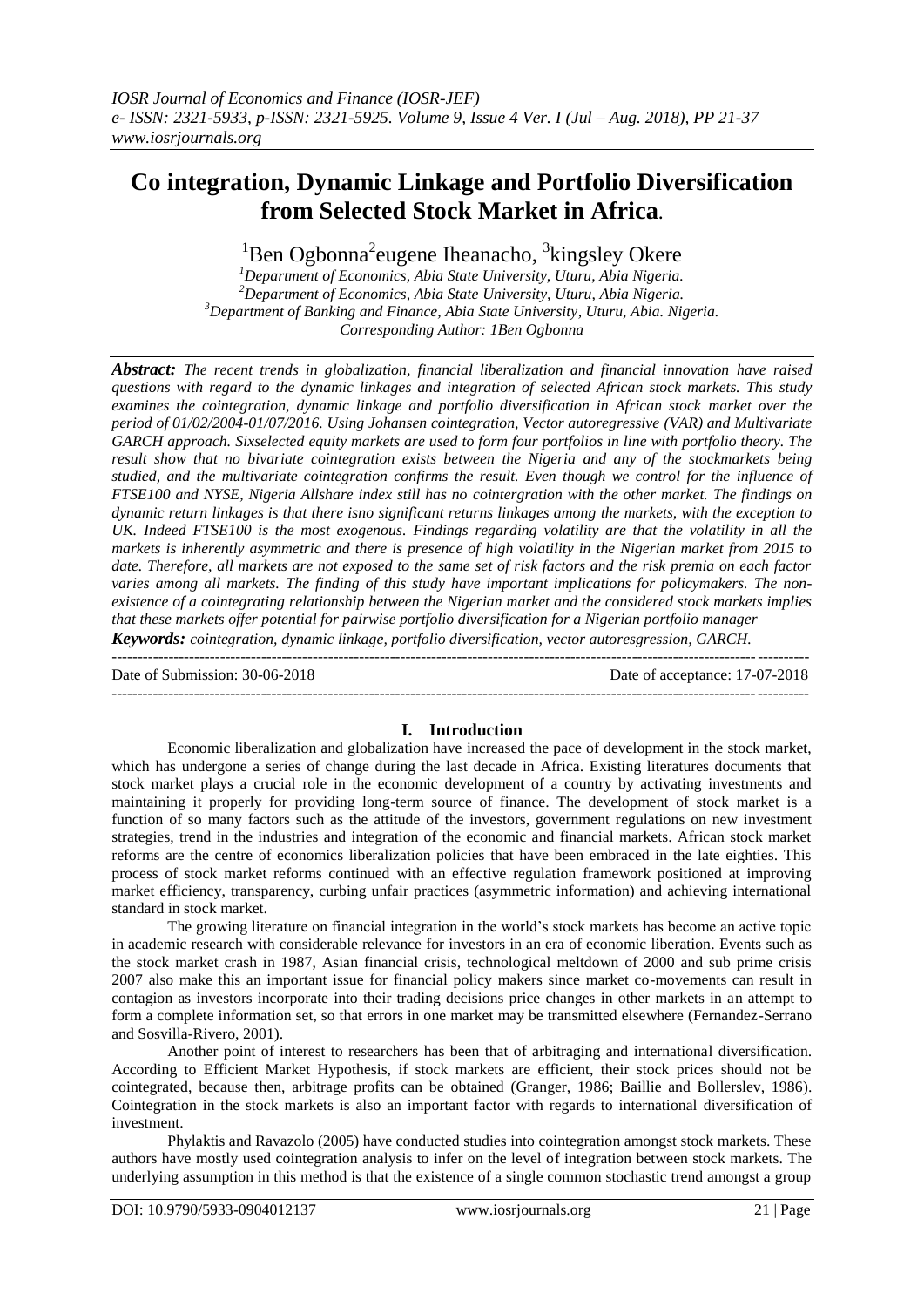in stock markets implies high long-run correlations and integration amongst the markets. Cointegration amongst stock markets provides information on the underlying structural endowments common to the two markets and provides inferences on the long and short run dynamic causalities. Again conclusions about cointegration do not lend themselves necessarily to market efficiency or integration as noted by Dwyer and Wallace (1992) and Lence and Falk (2005). Therefore, understating the interaction between international stock market could have a significant impact on the formulation and implementation of major market policies targeting stock malpractices in Nigeria. It could also guide investors in the possible gain from the international portfolio diversification, given the dynamics of stock market integration, dynamic linkage and volatility in Africa.

Controlling for the possible influence of NYSE-US prices and FTSE-UK on the selected African stock market, this study seek to uncover (i) The long run relationship among the selected stock indexes in Sub-Saharan African countries, with a view to analysing its implication on portfolio diversification.(ii) The dynamic linkage of stock market in Sub-Saharan Africa.(iii) Volatility transmission between the African and developed market (US and UK).

The rest of this article will be organized as follows; section 2, presents survey of the literature. Section 3, will discuss the methodology employed in the study, while section 4, analyses the empirical results.Finally, section 5, contains conclusions and recommendations

# **II. Literature Review**

There is a growing literature on the cointegration of international stock markets with a focus on developed stock market such as European stock, American stock, Asian stock but fewer discussions have been done in Sub-Sahara Africa. Notable cointegration literatures in likes of Fraser and Oyefeso (2005), Pascual (2003), Rangvid (2001), Dickson (2000), Chan et al (1997), posited that if two stock markets are efficient in the long run, then their stock prices cannot be cointegrated. Similarly, the same conclusion was obtained in the recent works of Masih and Masih (2004), Syriopoulus (2004),Phylaktisa and Ravazzolo (2005). In other words, if two markets are cointegrated, then possible arbitrage profits can be explored.

At the forefront of studies on the cointegration theory, are Engle and Granger (1987) as well as Johansen (1988, 1991, 1995) whose approach was mainly based on residual testing, and on likelihood tests respectively. The Johansen's approach is based on the relationship between the rank of a matrix and its characteristic roots. The rank of the matrix is equivalent to the number of characteristic roots in the underlying vector autoregressive (VAR) model, and this will in turn yield the number of cointegrating vectors in the system of equations.

The presence of cointegration means there is a common force which brings the markets together in the long term. A test of cointegration can also be said to be a test of the extent of the level of arbitrage in the long term (Masih and Masih 2004). Since these markets are interdependent and highly integrated, they will act as if they are constituents of one integrated market. Hence, the possibility of gaining abnormal profits in these markets through diversifying investment portfolios is indeed limited. Cointegration test results have important implications for diversification through international investing. Chan et al (1997), contribution to cointegration is well documented. The scholar posits, diversifying into international stock markets cannot be effective if those markets have co-movements. That is to say, if two stock markets are cointegrated, for example, the South Africa and Nigeria stock markets. If stock prices in South Africa declined rapidly over a long period of time it will simultaneously followed by a decline in Nigeria stock market. The logical implication is that diversification would not be effective because the systematic risk cannot be diversified away. Thus, it is not in the best interest of investors who want diversified portfolios to invest in cointegrated markets.

# **2.1 Empirical Review**

Existing empirical literature can be broadly classified into three parts according to the issues that the literature seeks to address. The first part focuses on long run comovement of stock marketindices using cointegration or principal component analyses. The existence of long-run relationshipsamong stock markets implies that although they may diverge in the short-run, they will be highlycorrelated in the long run. This will in turn mean that long term diversification in them will beunlikely to yield significant benefits in terms of risk reduction (Allen and McDonald, 1995). Thesecond part of the literature focuses on the linkages of financial markets in terms of returns – socalled 'first moment' and the third part focuses on volatility linkages – also called ‗second moment'linkages. Whilst most studies analysing returns (first-moment) linkages utilise the VectorAutoregressive model, studies on volatility transmission use volatility models, especially theGARCH family of models.

# **2.2 Evidence of cointegration in advanced market**

Stock market is integrated if all markets are exposed to the same set of risk factors and the risk premia on each factor are the same in all markets. The interesting question is whether comovements of stock prices and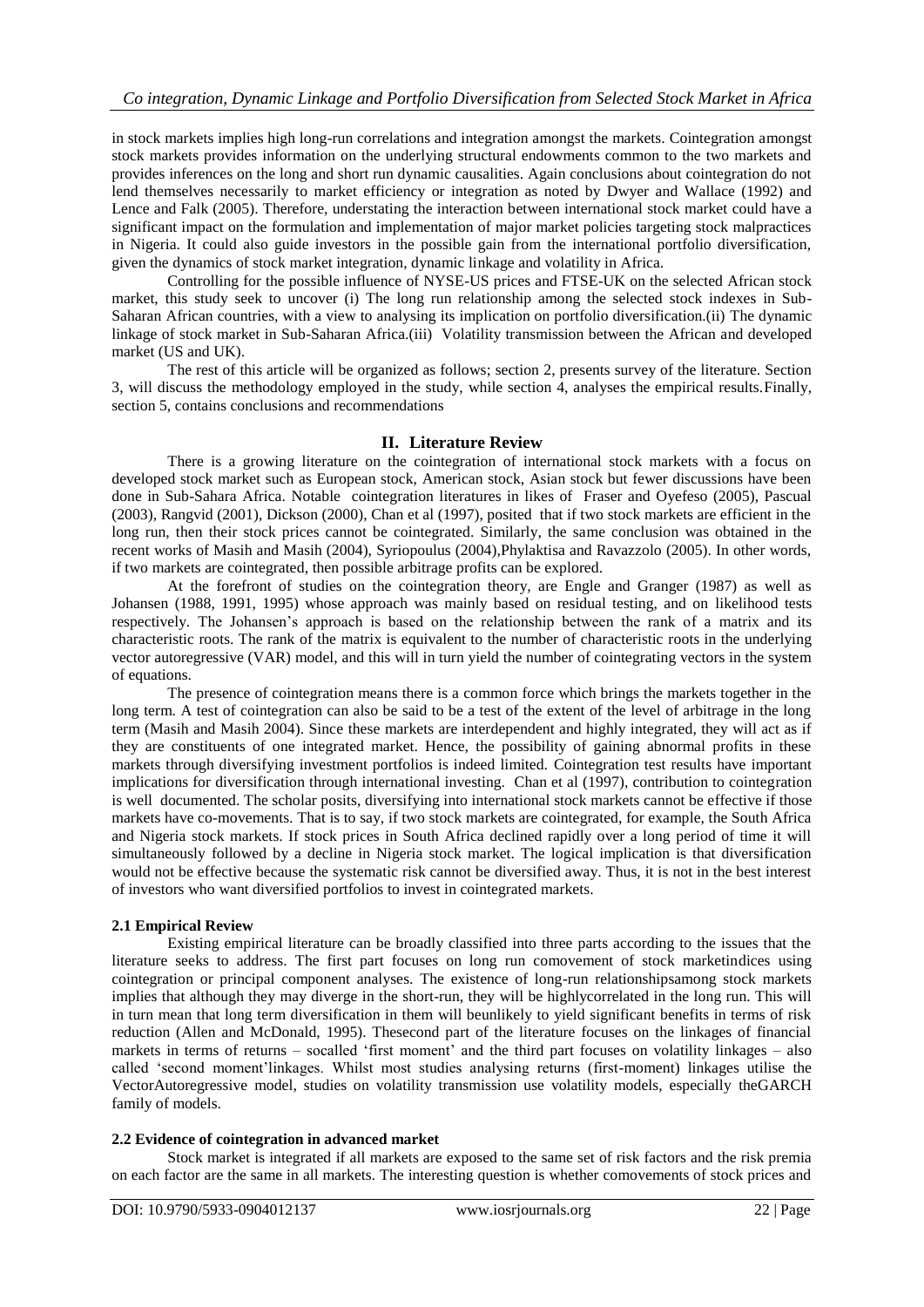cointegration reflect the integration of stock markets. Expectedly stock prices would be cointegrated if stock markets are integrated. Drawing from Engsted and Lund (1997), Ahlgren and Antell (2002) showed that stock prices will be cointegrated if the underlying fundamentals determining stock prices (i.e. dividends) are cointegrated.

Furthermore, if markets are more integrated we would expect to see their indices display common trends (Dickson 2000). Since stock market indices are non stationary, testing for cointegration should be a necessary procedure. However, several authors have come up with different results on the convergence of the different stock markets. Using data from quaterly, share price indices and the recursive common stochastic trend analysis Rangvid (2001) investigated the degree of convergence among three European countries from 1960- 1999. His results showed that after 1982, the UK, French and German markets have shown an increased convergence. Pascual (2002) also contended that a long-run co-movement is evident in the UK, French and German stock markets and argued that the recursive approach proposed by Rangvid (2001) may provide misleading results. He suggested an alternative measure of increasing stock market integration of estimating the time-path followed by the coefficient of the error correction term. His test results do not show evidence of changes in the degree of financial integration for the UK, French and German stock markets.

Fraser and Oyefeso (2005) examine long run convergence between US, UK and seven major European stock markets over 1974 to 2001, employing the Johansen cointegration test, their results showed that over the period that the degree (short-term) of association between markets has on average been greater between the UK and European markets than between US and the remaining markets in the sample. Corhay et al (1993) investigated price indices of five major European stock markets (France, Germany, Italy, the Netherlands and UK), making use of bi-weekly observations from 1975 to 1991, and empirical evidence showed common stochastic trends among the markets. Chan et al (1997) extends the previous researches on integration of international stock markets by including eighteen nations and covering a 32 year period from 1961 to 1992, the markets are analysed both individually and collectively in regions to test for the weak-form market efficiency, they tested for cross-country market efficiency making use of monthly price indices and Johansen's (1988 and 1991) cointegration tests on the eighteen stock markets, in most cases there is no significant cointegration for the full sample in the 1960s',1970s' and 1980s'. However before the stock market crashed in 1988, there has been an increase in the significant cointegration vectors for the big four European community countries; Germany, France, Spain and Italy. However their empirical result provides that countries with common economic ties (e.g. European Community Countries) may not cointegrate. That is, the common economic and geographic ties do not necessarily lead national stock markets to follow the same stochastic trend. Their results also refuted the argument that international stock markets do not become more integrated following some turbulence in the markets such as the October 1987 stock market crash.

Yang et al (2003) investigated the impact of the Economic and Monetary Union (EMU) on stock market linkages, allowing for inference on international market integration from three different perspectives; contemporaneous, the short run and long run. They employed the Johansen and Julius 1990 and Johansen 1991- Trace test on daily closing prices of ten European Monetary Union countries including the UK and US from 1996 to 2001, their findings shows that European stock markets as a whole are more integrated in the long run after the EMU was implemented. Dickson 2000 examined the macroeconomic variables driving the common stochastic trends of the US, UK, German and French stock markets, using cointegration analysis on monthly stock prices and macroeconomic variables (industrial production, interest rate and exchange rates) from 1980 to 1995, there does not appear to be a major increase in the degree of integration in Europe despite the potential for much real integration as monetary union proceeds. His results shows an equilibrium relationship between German stock index and the UK real interest rate, the US stock index also has a long run effect on the German real interest rate. He concluded that interest rate is an important source of stock market variability.

# **2.3 Evidence of cointegration In Sub-Saharaan African market**

There have been arguments on the few existing empirical studies on African stock markets. One common finding has been that the African equity markets are generally segregated from each other and from the world equity markets, which is an indication that they are mostly influenced by domestic factors. Lamba and Otchere (2001) report that South Africa and Namibia, are linked to each other and also influenced by the US and UK equity markets. This study analysed the linkages among African stock markets and with the global market using VAR and impulse response. Furthermore, the authors documented that Ghanaian, Namibian and SA markets were linked to the resource-based stock markets like Australia and Canada influences.

However, using the Johansen and Juselius (1992) cointegration approach and Granger Causality test and monthly stock returns, Piesse and Hearn (2002) found that Botswana, Namibia and South Southern African equity markets are cointegrated. Surprisingly, the finding suggests the Granger causality between the Namibian and South African stock market. The study attributed this to the presence of common regional factors that tend to affect Namibia more than South Africa which then spills over to the more open South Africa equity market.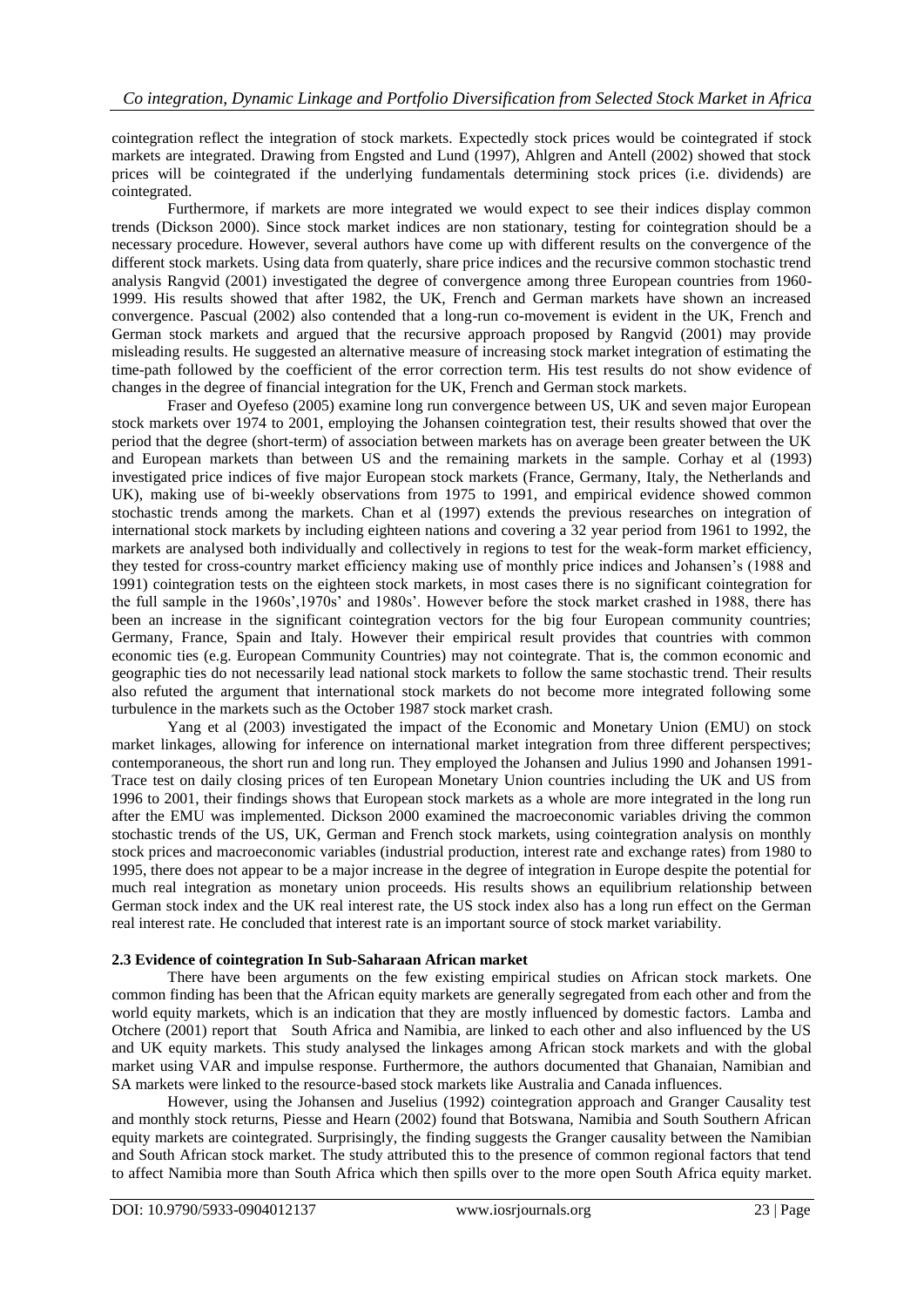On the other hand, Collin and Biekpe (2003) analysed the extent of integration of African stock markets with a view to assessing their vulnerability to Asian stock market crisis of 1997 using the adjusted Pearson's correlation coefficient of Forbes and Rigobon (2002). They found that with an exception of Egypt and South Africa, the African stock markets are not vulnerable to contagion. The concluded that there is limited evidence of causal relationship among African stock markets except for regional blocks, which they attributed to trade and economic links rather than investors' behaviour (Collins and Biekpe, 2003).

The nature of volatility within and across African stock markets has attracted a lot of attention for instance, time-varying asymmetric moving average threshold GARCH (asymmetric-MA-TGARCH) model and daily stock indices for South Africa, Nigeria and Kenya for the period 1985-1998. Ogum (2002) documents evidence that both conditional mean and conditional variance respond asymmetrically to past innovations. However, in the case of conditional mean, the asymmetry is reverse i.e. good news has greater impact on return than bad news of the same magnitude. Similarly, Piesse and Hearn (2002) use the exponential GARCH model of Nelson (1991) with weekly data for the period 1997-2000 to establish evidence of bidirectional transmission of asymmetric volatility among some of the sub-Saharan equity markets. However, their overall finding was that due to lack of liquidity and limited domestic participation most of the sub-Saharan equity markets were not integrated.

# **2.4 Evidence of volatility and dynamic causal linkage in the world market.**

Masih and Masih (2004) assess the dynamic linkages of the stock prices of France, Germany, Netherlands, Italy and the UK for 14years the from 1979 to 1994 in terms of what effect the October 1987 crash had on its transmission. They employed the use of unit root tests and Johansen cointegration test on three sample periods; January 1978- September 1987, November 1987- June 1994 and January 1979 – June 1994. They found the presence of unit roots in the samples and both the max-eigen value and the Trace statistic indicate the existence of at most a single cointegrating vector in each of the models over the pre and post crash samples, this signify four common stochastic trends among the set of stock price indexes. The evidence of cointegration among these markets implies that each national stock price series contains information on the common stochastic trends which binds all the markets together; the predictability of one country's stock prices can be enhanced significantly by utilising information on the other country's stock prices. They concluded that the evidence of cointegration in their findings is consistent with a violation of the market efficiency hypothesis, this should however be evaluated with due caution since predictability implies nothing about market inefficiency (Richards 1995); a market is inefficient only by using the predictability one could earn risk-adjusted excess returns.

Using an error correction vector autoregressive model on the daily stock index closing prices in the six markets from 1997 to 2003, Syriopoulos (2004) examined the presence of short and long run linkages among major emerging central European stock markets as well as developed markets; Poland, Czech Republic, Hungary, Slovakia, Germany and the USA. Their empirical findings support the presence of one cointegration vector, indicating a stationary long run relationship. Based on their findings, both domestic and external factors affect stock market behaviour leading to long run equilibrium but the individual central European markets tend to display stronger linkages with their mature counterparts rather than neighbours.The same findings was observed by Dickson (2000) and Yang et al (2003). They also argued that the cointegrating relationship among the major European stock markets especially after the 1987 stock crash may be driven partly by the long run relationships of macroeconomic fundamentals among these countries.

# **III. Data and Methodology**

# **3.1 Data**

This study uses monthly time series covering 01/02/2014 to 01/07/2016. Highly capitalized equity market from Nigeria Allshare index, South African index 40, Morocco (MAS), New York Stock Exchange, Financial time stock exchange (UK) Tunisia (TUN) are employed. All these variables are sourced from investing.com and have been employed in related studies (see Allen and McDonald, 1995; Lamba and Otchere 2001; Ogum 2002; Collin and Biekpe 2003 ). Another reason why these studies utilise such a proxy is that it is normally level non-stationary, unlike return series which are level stationary. As mentioned earlier, level nonstationarity of series is one of the preconditions for the series to be applicable for cointegration analysis. On the other hand, studies that seek to establish whether return linkages exist between stock markets use stock market returns as their proxies. Since return series are not readily available, they are computed from market indices series as follows:

 $y_t = (ln P_t - ln P_{t-1}) \times 100$ 

*Where*  $y_t$  *is current continuous compounded returns,*  $P_t$  *is the current month stock price index and*  $P_{t-1}$  *is the previous month stock market index.*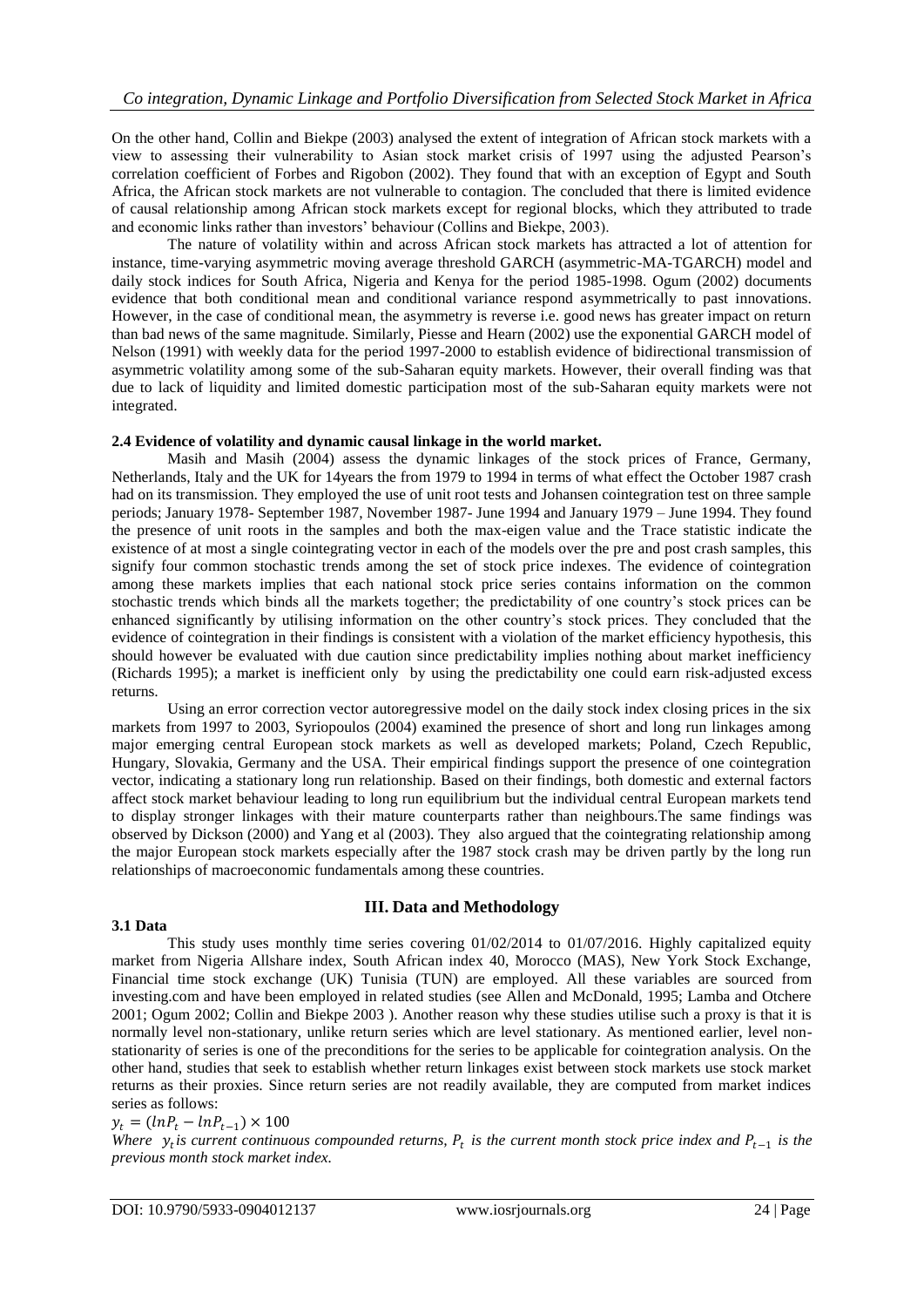#### **3.2 Unit root Test**

In time series analysis, before running the cointegration test the variables must be tested for stationarity. For this purpose, we use the conventional ADF tests, the Phillips– Perron test following Phillips and Perron (1988) .Therefore, before applying this test, we determine the order of integration of all variables using unit root tests by testing for null hypothesis  $H_0: \beta = 0$  (i.e  $\beta$  has a unit root), and the alternative hypothesis is  $H_1: \beta < 0$ . All the variables should be integrated at first order difference I(1) so as to avoid spurious result.

#### **3.3 Cointegration**

This study adopts a dynamic vector autoregressive regression (VAR) which explores cointegration. The essence is to capture the causal dynamicsbetween stock market returns, and at the same time to observe the long run dynamics. For instance,given a VAR with possible long run cointegration amongst a set of variables.

Therefore, we start with the Johansen co-integration equation which starts with the vector auto regression (VAR) of order  $p$  is given by:

 $y_t = \mu + A_1 y_{t-1} + \ldots + A_p y_{t-p} + \varepsilon_t$ 

(1)

 $(4)$ 

*Where*  $y_t$  *is a*  $(n \times 1)$  *vector of stock market prices in log form that are integrated at order one- commonly denoted 1(1), n=6,*  $A_p$  *are the parameters to be estimated,*  $\varepsilon_t$  *are the random errors.* This (VAR) can be rewritten as:

$$
\Delta y_t = \mu + \prod y_{t-1} + \sum_{i=1}^{p-1} \Gamma_i \Delta y_{t-i} + \varepsilon_t
$$
  
Where,  $\Pi = \sum_{i=1}^{p} A_i - 1$  and  $\Gamma_i = -\sum_{j=i+1}^{p} A_j$  (3)

If the coefficient matrix  $\Pi$  has reduced rank  $r < n$ , then there exist  $n \times r$  matrices of  $\alpha$  and  $\beta$  each with rank  $r$ such that

$$
\Pi = \alpha \beta'
$$

Where  $r$  is the number of co-integrating relationship, the element is  $\alpha$  is known as the adjustment parameters in the vector error correction model and each column of  $\beta$  is a cointegrating vector. It can be shown that, for a given r, the maximum likelihood estimator of  $\beta$  define the combination of  $y_{t-1}$  that yield the r largest canonical correlations of  $\Delta y$  with  $y_{t-1}$  after correcting for lagged differences and deterministic variables when present. The two different likelihood ratio test of significance of these canonical correlations are the trace test and maximum eigenvalue test, shown in equation 5 and 6 respectively below

 $\lambda_{trace}(r) = -T \sum_{i=r+1}^{n} \ln(i1 - \widehat{\lambda_i})$ (5) and  $\lambda_{max}(r, r+1) = -T ln(1-\hat{\lambda})$  $(r+1)$  (6)

Here, T is the sample size and  $\hat{\lambda}_i$  is the *i*<sup>th</sup> ordered eigenvalue from the  $\Pi$  matrix in equation 3 or largest canonical correlation. The trace tests the null hypothesis that the number of  $r$  co-integrating vector against the alternative hypothesis of  $n$  co-integrating vector where  $n$  is the number of endogenous variables. The maximum eigenvalue tests the null hypothesis that there are r cointegrating vectors against an alternative of  $r + 1$  (see Brooks 2002).

In this study, cointegration analysis will be carried out in two stages. Firstly, bivariate cointegrationanalysis will be used to examine the long run relationship between the Nigeria stock markets and eachof the stock markets under study. We follow the principle that unsystematic risk is a decreasingfunction of the number of assets included in a portfolio (Howells and Bain, 2005), possibleportfolios will be chosen and tested for long run relations using multivariate cointegration. Thechoice of these portfolios will primarily be based on the importance of the stock markets under consideration from a Nigerian investor's perspective.

# **3.4 Examining returns Linkages**

In order to understand the returns and volatility comovement, it is important to analyse the marketdynamics, transmission and propagation mechanism driving these markets. A model that clearlyshows how returns and volatility are transmitted from one market to another in a recognisedfashion, as well as ensuring that multilateral interactions are simultaneously analysed, is necessary.The Vector Autoregressive (VAR) model would be among one of the most appropriate models.Developed by Sims (1980), the VAR model can estimate a dynamic simultaneous equation systemwithout putting any prior restrictions on the structure of the relationships. Because it does not haveany structural restrictions, the VAR system can enable the estimation of reduced form of correctlyspecified equations whose actual economic structure may be unknown. This is an important featurein empirical analysis of data since structural models are normally misspecified.

Our study will express the VAR model as follows:

$$
y_t = \alpha + \sum_{s=1}^m A_s y_{t-s} + \varepsilon_t \tag{7}
$$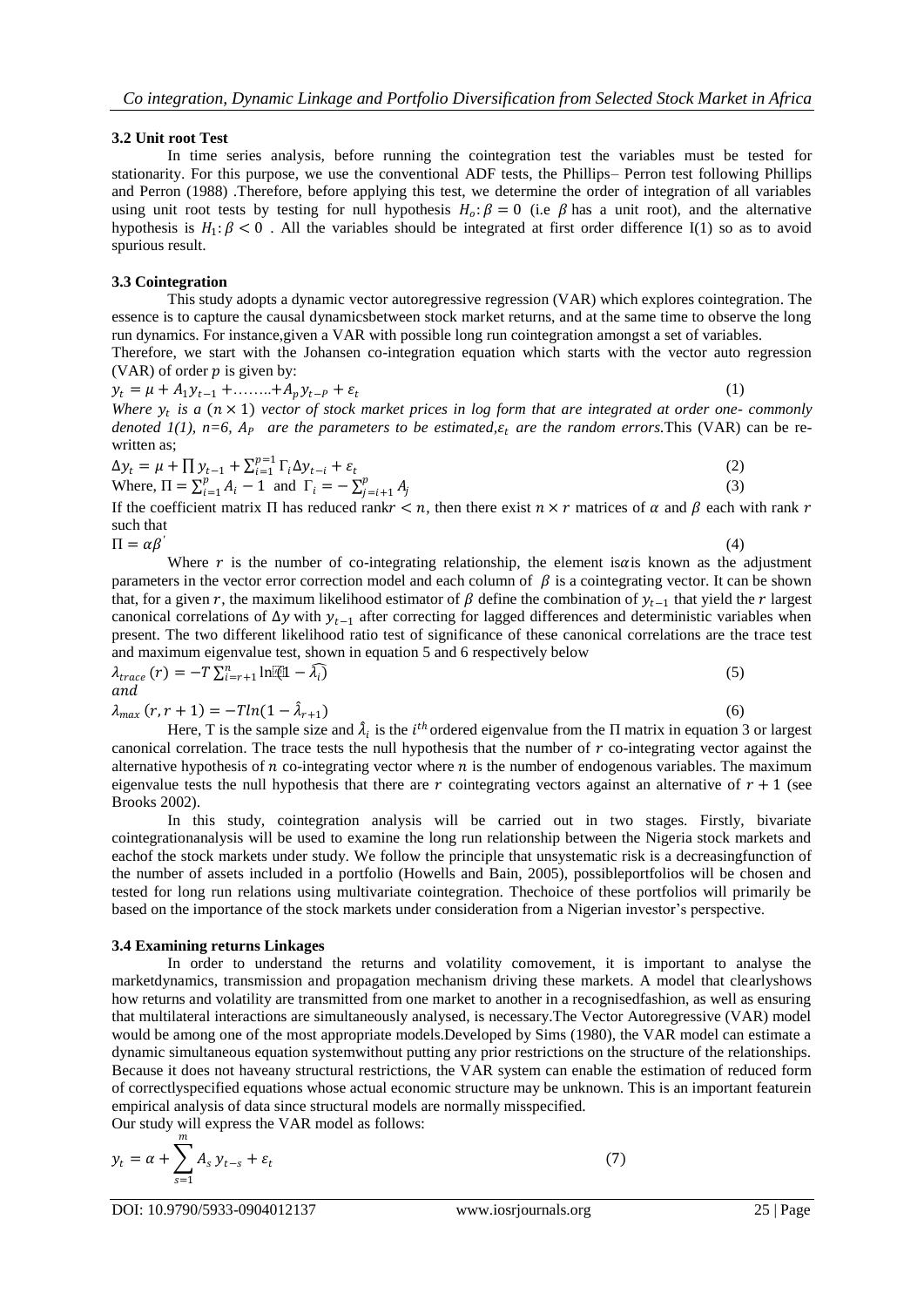*Where*  $y_t$  *is a* (6 × 1) *vector of equity market prices return in log form*  $\alpha$  *<i>is the deterministic component comprised of a constant,*  $A_s$  *are the parameters to be estimated,*  $\varepsilon_t$  *are the 6*  $\times$  *1 random errors is uncorrelated* with all the  $y_s$ ..

The VAR analysis is a useful tool to test for and examine spillovers and linkages between stockmarkets. However, the fact that there are so many coefficients raises problems regardinginterpretation. Of particular concern here is that the signs coefficients of some of the laggedvariables may change across lags. Together with the interconnectivity of the equations, this couldmake it difficult to see how a given change in a variable would impact on the future values of thevariables in the VAR system (Brooks, 2002). Furthermore, the VAR estimates do not allow usto determine very much about the transmission of shocks across the system or the period of timethat it takes these shocks to work through the system. Thus, the VAR model is normally extendedwith block exogeneity, impulse responses and variance decompositions functions in order toalleviate these problems.

# **3.5 Analysis of volatility and volatility Linkages**

In recent empirical studies, the univariate GARCH model has been extended to the multivariate GARCH (MGARCH) case, with the recognition that MGARCH models are potentially useful developments regarding the parameterization of conditional cross-moments.Karolyi (1995) employed a similar model to examine the international transmission of stock returns between the United States and Canada.

The following MGARCH model is developed to examine the joint processes relating themonthly rates of return for four African markets plus US and UK from 01/02/2004 to 01/07/2016. The vectorautoregressive stochastic process of assets returns is give in equation.....Assets of the following country  $i(r_{iit})$  are specified as a function of their own innovations  $(\varepsilon_{it})$  and the past own return  $(r_{i|t-1})$ , for all  $j = 1, \dots \dots 6$  and  $i = j$  as well as the lagged returns of the countries  $(r_{ijt-1})$  for all  $i = 1, ..., 6$  and  $i \neq j$  as follow;

$$
r_{iit} = \mu_{0i} + \sum_{j=1}^{6} \mu_{ij} r_{ijt-1} + \varepsilon_t
$$
 (8)

Where  $i = 1$  for ftse100, $i = 2$  for Morocco,  $i = 3$  for Nigeria,  $i = 4$  for New York Stock Exchange,  $i = 5$  for South Africa,  $i = 6$  for Tunisia;  $\mu_{0i}$  is the intercept for country i;  $\mu_{ij}$  (for all  $i = 1, ..., 6$  and  $j =$ 1, … ,6) indicates the conditional mean of the stock return, which represents the influence from own past returns of country *i* (ie. own-mean spillovers) when  $i = j$  and the influence from the past returns of country *i* towards country *i* (i.e. cross-mean spillovers from country *j* to *i*) when  $i \neq j$ ; and  $\varepsilon_{it}$  is own innovations (shocks) to country  $i$ .

The conditional variance-covariance matrix  $(H_t)$  has six dimensions with the diagonal and nondiagonal elements representing the variance and the covariance term, respectively. In matrix notation,  $(H_i)$  can be written a :

$$
H_{t} = \begin{pmatrix} h_{11t}h_{12t}h_{13t}h_{14t}h_{15t}h_{16t} \\ h_{21t}h_{22t}h_{23t} & h_{24t}h_{25t} & h_{26t} \\ h_{31t} & h_{32t}h_{33t}h_{34t}h_{35t}h_{36t} \\ h_{41t}h_{42t}h_{43t}h_{44t}h_{45t}h_{46t} \\ h_{51t} & h_{52t}h_{53t}h_{54t}h_{55t}h_{56t} \\ h_{61t}h_{62t}h_{63t}h_{64t}h_{65t}h_{66t} \end{pmatrix}
$$
 (10)

Where  $h_{iit}$  is the conditional variance at time *i* and  $h_{ijt}$  denotes the conditional covariance between the stock returns of country *i* and country *j* (where  $i \neq j$ ) at time *t*.

In this study we employ a diagonal VECH model (Bollerslev, Engle and Wooldridge, 1988) to better understand the conditional variance and covariance matrix because this model is more flexible when  $H_t$  contains more than two variables ( see Scherrer and Ribarits, 2007). This model is based on the assumption that the conditional variance depends on squares lagged residuals and the conditional covariance depends on the crosslagged residuals and lagged covariance of the series (Harris and Sollis, 2003). The diagonal VECH model can be written as follows:

 $vech(H_t) = C + Avech(\varepsilon_{t-1}\varepsilon_{t-1}^{'} ) + Bvech(H_{t-1})$  (11) Where A and B are  $\frac{1}{2}N(N + 1) \times \frac{1}{2}N(N + 1)$  parameter matrices and C or (M) is a  $\frac{1}{2}N(N + 1) \times 1$ vector of constants. The diagonal elements of matrix A  $(a_{11}, a_{22}, a_{33}, a_{44}, a_{55}, a_{66})$  measures the influences from past squared innovations on the current volatility (i.e own-volatility shocks) while non-diagonal elements (a<sub>ij</sub> where  $i \neq j$ )determine the cross product effects of the lagged innovations on the current covolatility (see Karunanayake, Valadkhani and O'Brien, 2009). Similarly, the diagonal elements of matrix B ( $b_{11}$ ,  $b_{22}$ ,  $b_{33}$ ,  $b_{44}$ ,  $b_{55}$ ,  $b_{66}$ ) determine the influences from past squared volatilities on the current volatility (i.e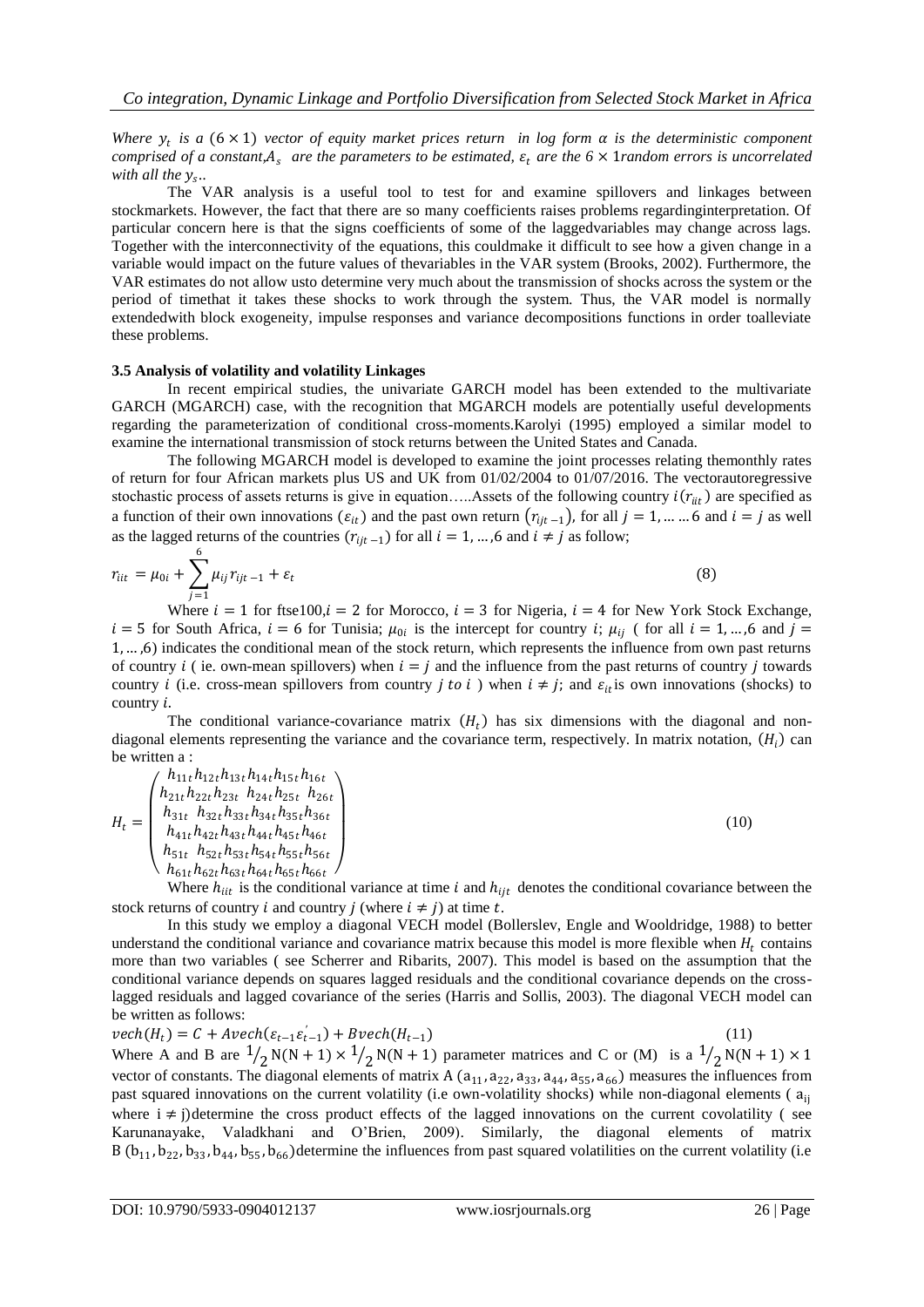own-volatility spillovers) and non-diagonal elements ( $b_{ii}$  where  $i \neq j$ ) measure the cross product effects of the lagged current covolatility.



# **4.1 Descriptive statistic**

|               | Table1: Summary statistics of monthly returns for six selected market |               |          |                                               |          |                          |           |          |          |  |
|---------------|-----------------------------------------------------------------------|---------------|----------|-----------------------------------------------|----------|--------------------------|-----------|----------|----------|--|
|               | <b>Mean</b>                                                           | <b>Median</b> |          | Maximum Minimum Std. dev.                     |          | <b>Skewness Kurtosis</b> |           | .I-B     | Prob.    |  |
| <b>FTSEUK</b> | 0.003091                                                              | 0.009367      | 0.090936 | $-0.144118$                                   | 0.038205 | $-0.80768$               | 4.548484  | 31.08633 | $\theta$ |  |
| MASI          | 0.003091                                                              | 0.009367      | 0.183381 | $-0.169717$                                   | 0.046147 | 0.159545                 | 5.433184  | 37.38783 | $\theta$ |  |
| <b>NIG</b>    | 0.001021                                                              | 0.090936      | 0.324064 | $-0.365883$                                   | 0.076107 | $-0.50636$               | 7.949172  | 158.436  | $\Omega$ |  |
| <b>NYSEUS</b> | 0.003033                                                              | 0.144118      | 0.107842 | $-0.217377$                                   | 0.044654 | $-1.084541$              | 6.642.281 | 111.5798 | $\Omega$ |  |
| <b>SA40</b>   | 0.010283                                                              | 0.038205      | 0.120966 | $-0.161438$                                   | 0.047179 | $-0.345107$              | 3.936512  | 8.402681 | $\theta$ |  |
| TUN           | 0.009647                                                              | 4.548484      | 0.095492 | $-0.142611$                                   | 0.037259 | $-0.414253$              | 4.887909  | 26.38927 | $\theta$ |  |
|               |                                                                       |               |          | $\alpha$ , and $\alpha$ is the state $\alpha$ |          |                          |           |          |          |  |

Source: calculated using eview9

Table 1above provides the summary statistics, namely, sample means, maximums, minimums, medians, standard deviations, skewness, kurtosis and the Jarque-Bera tests with their p-values for the return series. Four proxies of sub-Saharan African market(NIG Allshare, Tunindex, Morr.Allshare-MASI, South Africa 40), and two control variables (Ftse 100-UK, NYSE-US) over the period of 02/01/2004-07/01/016. Whilst it is clear that all the statistics show the characteristics common with most financial data, for instance non normality in the form of fat tails, there are a number of noticeable differences, especially between control variables (developed market) and African market. Firstly, returns in African stock markets are larger than those of their developed counterparts. More specifically, the South African stock markets (SA40) has the largest unconditional average monthly stock market return of around 1.02%. The returns for SA40 fluctuate between the minimum of –16.14% and a maximum of 12.09%. The Nigerian All-share index recorded the least returns of around 0.1021%, the minimum and maximum are -36.58% and 32.4% respectively.Among the African markets, Tunindex has the second highest average returns and MASI the third with unconditional average returns of 0.964% and 0.5272% respectively.

Of the developed stock markets (UK) FTSE100 has the higher unconditional average returns of around0.309% thanthe (US) NYSE,which is the world's largest stock market, has unconditional mean returns of about 0.0303% and itsreturns fluctuate between -14.4% to 9.09% and -21.7% to 10.7% respectively. A common observation is that the Africanmarkets have more extreme values (i.e. the difference between the maximum and the minimum) for the monthly returns compared to the developed stock markets. This could be anindication that volatility is much higher in African stock markets than in developed stockmarkets, which is well in line with most theoretical and empirical underpinnings.

Interestingly, contrary to the common findings that the unconditional standard deviation forAfrican markets tends to be higher than in developed markets, indicating the existence of morerisk in the former markets (see Tastan, 2005), the picture seems to be mixed in our case. Asevident from the Table 1Nigeria, has the highest unconditional standarddeviation of around 7.5%, whilst Tunisia has the lowest of about 0.37% compared to the advanced market. This could be due to the fact that there has been a lot of political issues and investors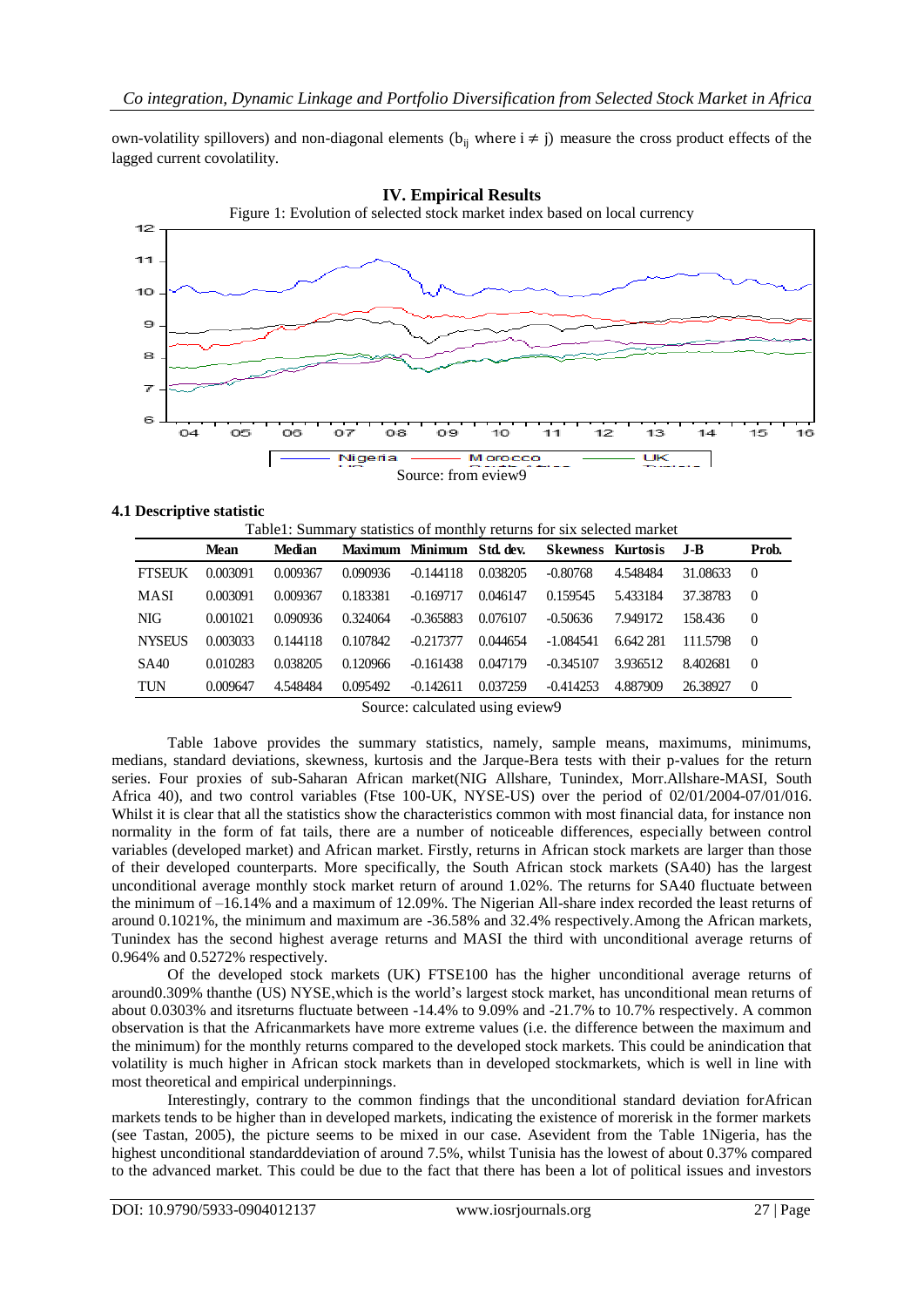are risk averse. Returns ofmost of the stock markets under consideration are negatively skewed except for the Moroccan stock markets. All the stock markets under consideration have distributions withpositive excess kurtosis and show evidence of fat tails. A distribution with a kurtosis value of morethan 3 is described as leptokurtic relative to normal (Bala and Premaratne, 2003 and Hosking,2006). This impliesthat the distribution of stock returns in all the stock markets tends to contain extreme values.

Lastly, the Jarque-Bera (JB) statistic tests whether the series are normally distributed. As can beseen from the Table 1,the JB indicates that the hypothesis of normality is rejected for all returnseries. This nonnormality is also evident from the fatter tails of the kurtosis and negative andpositive skewness. This is contrast to the market efficiency hypothesis.

# **4.2 Correlation matrix for returns**

| Table 2: Correlation matrix for returns |                                |                   |          |                              |                   |             |  |  |  |
|-----------------------------------------|--------------------------------|-------------------|----------|------------------------------|-------------------|-------------|--|--|--|
|                                         | <b>LNIG</b>                    |                   |          | LMASI LFTSEUK LNYSE.US LSA40 |                   | <b>LTUN</b> |  |  |  |
| LNIG                                    |                                |                   |          |                              |                   |             |  |  |  |
| LMASI                                   | 0.411003                       |                   |          |                              |                   |             |  |  |  |
| LFTSEUK 0.470812 0.368275               |                                |                   |          |                              |                   |             |  |  |  |
| NYSE-US                                 |                                | 0.564687 0.247635 | 0.960703 |                              |                   |             |  |  |  |
| LSA40                                   | 0.348181                       | 0.638622          | 0.835132 | 0.75049                      |                   |             |  |  |  |
| <b>LTUN</b>                             | 0.049527                       | 0.707946          | 0.548803 |                              | 0.397465 0.880982 |             |  |  |  |
|                                         | Source: calculated from eview9 |                   |          |                              |                   |             |  |  |  |

Table 2 shows the pairwise correlation matrix and there is evidence of contemporaneouscorrelation among the markets. Correlation between all the markets is positive, which tends to indicate that there is a common trend/factor that is driving the markets in the same direction. However, this is adverse for international diversification since one condition for international diversification is that correlation between returns should be negative to ensure that some markets will go up if some go down (see Narayan and Smyth, 2005). Also, the other condition for international portfolio diversification (i.e. correlation among stock markets should be low) is mixed. Evident from Table 2, there are weak correlation between most of the stock markets returns (except for the case of the UK with the US stock markets, the UK with the SA40 stock markets and the US andSA40 markets). None of the market has a strong influence in the Nigeria market because the market are less than 50% except for US. However, the correlation matrix cannot provide any empirical answer since correlation does not imply causality (Gujarati, 2005). Furthermore, correlation merely provides insight into short run market linkages, but fails to account for long term arbitrage activities in stock markets (Narayan and Smyth, 2005). Therefore we need to infer this from other empirical tests.

| Table 3: unit root test |            |            |             |             |                         |  |  |  |  |
|-------------------------|------------|------------|-------------|-------------|-------------------------|--|--|--|--|
|                         |            | 1(0)       | 1(1)        |             |                         |  |  |  |  |
| Variable                | <b>ADF</b> | <b>PP</b>  | <b>ADF</b>  |             | PP Order of integration |  |  |  |  |
| <b>Inftse</b>           | $-2.2664$  | $-1.9054$  | $-4.5931*$  | $-11.7079*$ | 1(1)                    |  |  |  |  |
| In magi                 | $-2.4006$  | $-2.3228$  | $-7.79181*$ | $-11.0678*$ | 1(1)                    |  |  |  |  |
| LnNIG                   | $-1.6034$  | $-10.6529$ | $-10.6529*$ | $-10.7107*$ | 1(1)                    |  |  |  |  |
| In NYSE                 | $-2.2776$  | $-1.7452$  | $-4.9507*$  | $-10.1978*$ | 1(1)                    |  |  |  |  |
| In S40                  | $-1.7853$  | $-1.7581$  | $-12.0802*$ | $-13.0859*$ | 1(1)                    |  |  |  |  |
| In Tun                  | $-2.2334$  | $-2.0972$  | $-10.7397*$ | $-10.8241*$ | 1(1)                    |  |  |  |  |

# **4.3 Unit root test**

Note: all variable are in the natural log form

\*level of significant at 1%

Source: calculated using eview9

All that data are transformed into the natural log form. To determine the order of integration of the variables, the ADF (augmented Dickey-Fuller) test complemented with the PP (Philips-Perron) test in which the null hypothesis is  $H_0 = \beta = 0$  (i.e  $\beta$  has a unit root), and the alternative hypothesis is  $H_1: \beta < 0$  are implemented. The results for both the level and differenced variables are presented in Table 3

The stationarity tests were performed first in levels and then in first difference to establish the presence of unit roots and the order of integration in all the variables. The results of the ADF and PP stationarity tests for each variable show that both tests fail to reject the presence of unit root for NIG, MASI, FTSE100, NYSE, SA40, and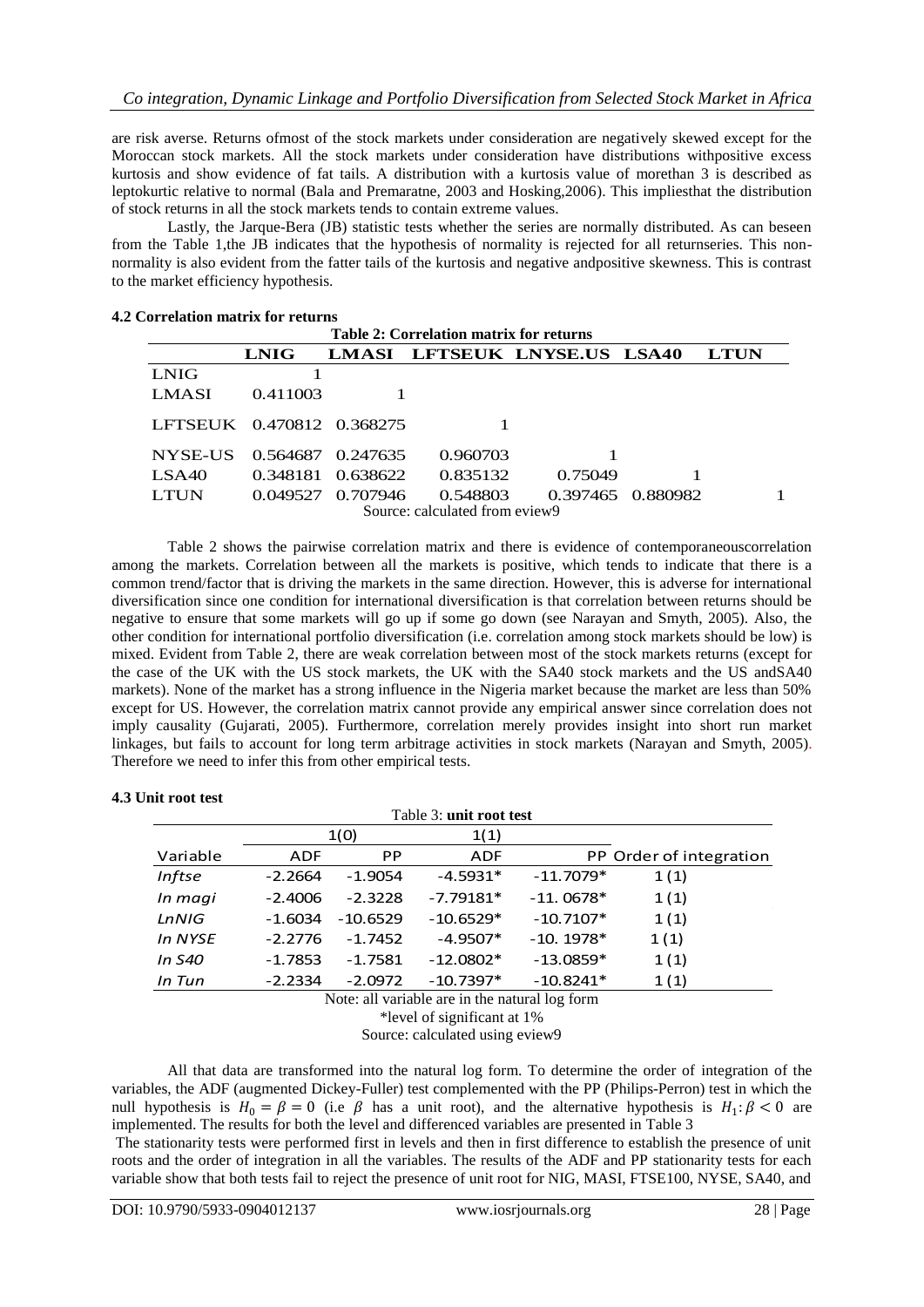TUN data series in level, indicating that these variables are non-stationary in levels. The first difference results show that these variables are stationary at 1% significance level (integrated of order one 1(1)). As mentioned in the preceding sections, a linear combination of  $I(1)$  series could be  $I(0)$  if the series are cointegrated. We thus proceed to test for cointegration of the index series.

| Table 4  |                           |          |                        |                                    |          |          |  |  |
|----------|---------------------------|----------|------------------------|------------------------------------|----------|----------|--|--|
| Var. lag |                           | NIG-UK   |                        | NIG-MASI NIG-NYSE NIG-SA40 NIG-TUN |          |          |  |  |
|          | Deterministic Ass.        | 3        | 3                      | 3                                  | 3        | 3        |  |  |
|          | Test statistic            |          |                        |                                    |          |          |  |  |
|          | 1 Trace                   | 15.339   | 9.614                  | 11.681                             | 10.386   | 7.9166   |  |  |
|          |                           | (0.0528) | (0.3115)               | (0.1725)                           | (0.252)  | (0.474)  |  |  |
|          | 1 Max                     | 9.5464   | 5.8303                 | 8.787                              | 8.737    | 5.4739   |  |  |
|          |                           | (0.2434) | (0.6351)               | (0.3087)                           | (0.3087) | (0.6812) |  |  |
|          | Note: $p$ -value in $( )$ |          |                        |                                    |          |          |  |  |
|          |                           |          | $\alpha$ 11.1 $\alpha$ |                                    |          |          |  |  |

#### **4.4 Results of Bivariate cointegration test**

Source: calculated using eview9

The bivariate cointegration analysis was carried out with a view to tracing whether there is a pairwise long-run relationship between the Nigerian market and each of the markets under study. This was done by first specifying a VAR with Nigerian index and each of the indices and then testing for cointegration.In this study the information criteria approach was used. We use lag 1 as our maximum lag length as it is our considered view that the stock market would have reacted to information from other markets since stock market are considered one of the most informationally efficient markets.

The result of the cointegration test, based on Johansen approach to cointegration, are presented in Table 4.There is no evidence of pairwise cointegration between the Nigerianmarket and any of the world stock markets being studied.

# **4.5 Result of Multivariate cointegration.**

One of the shortcomings in previous section is based on an assumption that the Nigerian investor will only hold bivariate portfolios. This is not realistic as international investors normally consider wide portfolios in making investment decisions. The portfolio theory of investment postulates that unsystematic risk exponentially decreases as the portfolio becomes wide (Howells and Bain, 2005). Thus, a typical equity internationally diversified portfolio should comprise stocks from more than two stock markets. One way of handling this is assuming that the Nigerian market does not have bivariate cointegration with any of the world equity markets being considered, a portfolio containing all the markets will be worthwhile. To illustrate this point we follow Allen and McDonald (1995) approach. This approach involves forming portfolios that could beselected by a Nigerian portfolio manager. From the perspective of Nigerian investors, a prior portfolio would comprised of the biggest stock markets and then other smaller marketscould be added. Thus, the following hypothetical portfolios; W,X,Y,Z were considered formultivariate cointegration using the Johansen (1988) and Johansen and Juselius (1990) techniques.

*Portfolio W: with ftse100, NYSE,MASI,SA40,TUN Portfolio X: with SA40, MASI, TUN Portfolio Y: with NYSE, SA40, MASI, TUN Portfolio Z: with UK, SA40, MASI,TUN*

| Ho                | <b>Portfolio W</b> |          | Portfolio X Portfolio Y Portfolio Z |          |  |
|-------------------|--------------------|----------|-------------------------------------|----------|--|
| <b>Estimation</b> |                    |          |                                     |          |  |
| assumption        | З                  | 3        | З                                   | З        |  |
| Lag length (AIC)  | 1                  | 1        | 1                                   | 1        |  |
| $1=0:Trace$       | 86.351             | 36.954   | 61.726                              | 61.818   |  |
|                   | (0.859)            | (0.3497) | (0.1862)                            | (0.1873) |  |
|                   | 26.877             | 18.715   | 22.146                              | 22.584   |  |
| Max               | (0.6416)           | (0.4368) | (0.5963)                            | (0.5429) |  |

Source: calculated using eview9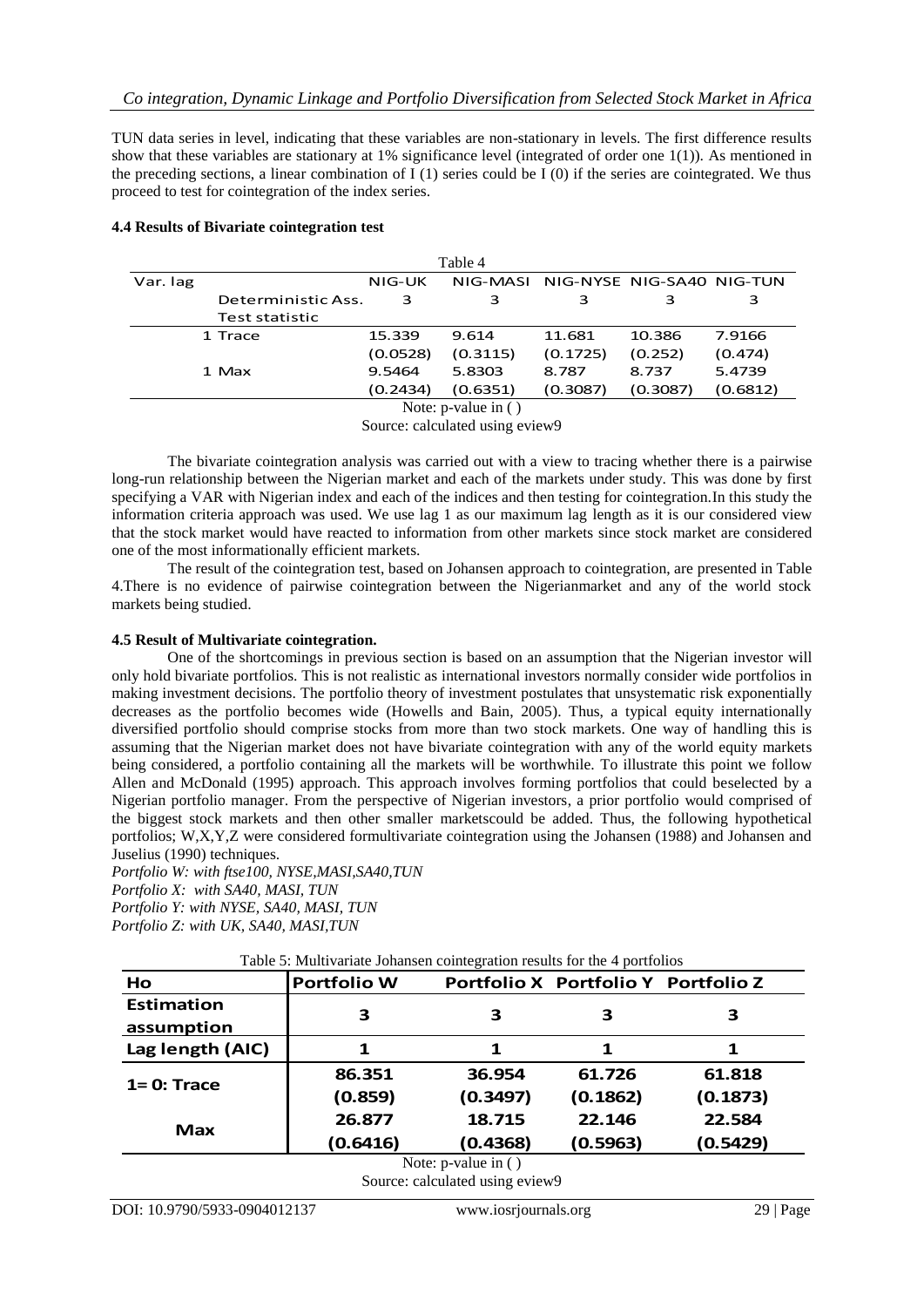# *Co integration, Dynamic Linkage and Portfolio Diversification from Selected Stock Market in Africa*

In spirit with the bivariate cointegration in section 4.4, we maintained the VAR lag length at (1) using the akaike information criteria. As shown in Table 5there is evidence of no cointegrating vectors for the (4) portfolios under consideration. This is despite the fact that all markets are randomly included in these four portfolios respectively. Our bivariate result is robust with the result of multivariate cointegration.However our findings are in contrast with (Kasa, 1992; Allen and McDonald, 1995; Hassan and Naka, 1996) who found that developed stock markets share a common long-term trend.But the result is conformity with the notable cointegration literatures in likes of Fraser and Oyefeso (2005), Pascual (2003), Rangvid (2001), Dickson (2000), Chan et al (1997), who posit that if two stock markets are efficient in the long run, then their stock prices cannot be cointegrated. Therefore, sincewe were unable to establish a long-run comovement, we thus proceed to examine the dynamic return linkage.



# **Figure 2: Graphical plots of monthly returns series from February 1, 2004 to July 1, 2016**

# Source: author's computation

# **4.6Result of dynamic returns linkages**

In analysing returns linkages using a VAR, it is important to distinguish between the influences of own-returns and those of returns from other markets. Since we are concerned with determining which of the stock markets has the greatest impact on Nigerian returns, our discussion is mostly concerned with the influence of the other stock market returns on Nigerian returns, rather than how all the markets influence each other.Thus, we employ the extended VAR model with block exogeneity, impulse responses and variance decompositions.

# **4.6.1 Block Exogeneity**

| Table 6: block Exogeneity |            |             |             |            |             |             |            |             |             |
|---------------------------|------------|-------------|-------------|------------|-------------|-------------|------------|-------------|-------------|
|                           | <b>NIG</b> | <b>NYSE</b> | <b>SA40</b> | <b>NIG</b> | <b>NYSE</b> | <b>SA40</b> | <b>NIG</b> | <b>NYSE</b> | <b>SA40</b> |
| <b>Excluded</b>           | chi-sa     | Chi-sa      | Chi-sa      | df         | df          | df          | Prob       | Prob        | Prob        |
| <b>FTSE UK</b>            | 1.1066     |             |             | 1          |             |             | 0.2928     |             | $\sim$      |
| <b>MASI</b>               | 1.0409     | 2.853       | 3.9508      | 1          | 1           | 1           | 0.3076     | 0.091       | 0.046       |
| <b>NYSE</b>               | 0.4125     |             |             | 1          |             |             | 0.5207     |             |             |
| <b>SA40</b>               | 0.8437     |             |             | 1          |             |             | 0.3583     |             |             |
| <b>TUN</b>                | 0.9116     |             |             | 1          |             |             | 0.3397     |             |             |
| All                       | 10.4612    | $\sim$      | . .         | 5          | $\sim$      | .           | 0.0632     |             |             |

Source: partial extract from eview9 calculation

The block exogeneity test results are reported in Table 6. None of the markets individually influence the Nigerian market returns. But collectively all the have influence at the Nigeria at 10% level at 10.4612 chisq.None of the stock markets influence its returns except Moroccan market influence SA40 and NYSE at 5% and 10% respectively. This result is in line with, amongst othersHassan and Naka (1996) and Masih and Masih (2001).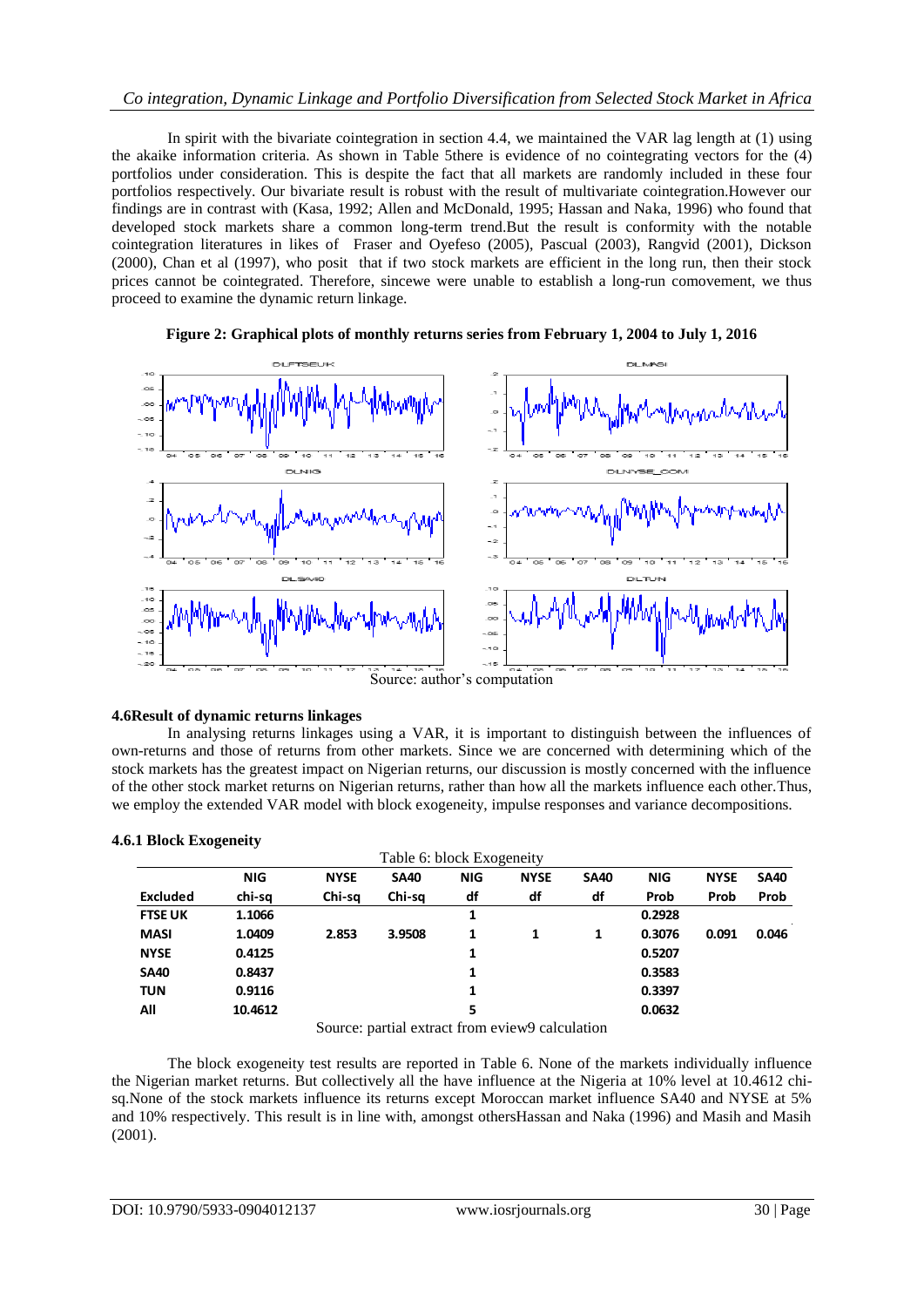# **4.5.1 Variance Decomposition**

Lutkepohl (2007) explained that variance decomposition indicates the amount of information each variable contributes to the other variables in the auto regression. It seeks to address the question with regard to the proportion/percentage of the movements in the stock market returns that are due to its 'own' innovations, against those that are due to shocks to other stock markets. Therefore the variance decomposition for Nigerian stock market return is shown Table 7. The table shows a 10 period forecast of the contribution of the variables to the Nigeria stock market return.There are certain common features that seem to be evident.

Firstly,the Ftse100 is the most exogenous in that its innovations tend to explain the variations in returns of all markets better than other innovations explain its returns. Secondly, in the first period Nigeria All share index account for 94.27% of its change. In the second period, ftse100 accounts for about 9.6%, MASI accounts for 1.86% while NYSE and SA40 were the least contribution by 0.065% and 0.56% respectively. From the third period it is surprising that all the equity market maintained a consistent influence on the Nigerian market up until the last period. Generally, the contribution of all equity returns are relatively low to the Nigeria equity market.

| Table: 7       |          |                |                             |                            |                            |          |  |  |  |  |
|----------------|----------|----------------|-----------------------------|----------------------------|----------------------------|----------|--|--|--|--|
| PERIOD         | S.E      | <b>LFTSEUK</b> | LMASI                       | LNIG                       | LNYSE                      | LSA40    |  |  |  |  |
| 1              | 0.074137 | 4.556335       |                             | 1.172724 94.27094          | Ω                          | $\Omega$ |  |  |  |  |
| $\overline{2}$ | 0.077224 | 9.69182        |                             | 1.86202 87.25142 0.065155  |                            | 0.569673 |  |  |  |  |
| 3              | 0.077495 | 10.00031       |                             | 2.014616 86.64105          | 0.11992                    | 0.637274 |  |  |  |  |
| $\overline{a}$ | 0.077513 | 10.00921       |                             | 2.014616 86.60665 0.119929 |                            | 0.636987 |  |  |  |  |
| 5              | 0.077514 | 10.01037       | 2.040991                    |                            | 89.60381 0.120323          | 0.637187 |  |  |  |  |
| 6              | 0.077515 | 10.01051       | 2.041149                    |                            | 86.6035 0.120328           | 0.637185 |  |  |  |  |
| 7              | 0.077515 | 10.01052       |                             |                            | 2.041156 86.60348 0.120334 | 0.637186 |  |  |  |  |
| 8              | 0.077515 | 10.01052       |                             | 2.041157 86.60347 0.120334 |                            | 0.637186 |  |  |  |  |
| 9              | 0.077515 | 10.01052       |                             | 2.041157 86.60347          | 0.120334                   | 0.637186 |  |  |  |  |
| 10             | 0.077515 | 10.01052       | 2.041157                    |                            | 86.60347 0.120334          | 0.637186 |  |  |  |  |
|                |          |                | Source: extract from eview9 |                            |                            |          |  |  |  |  |

Source: extract from eview9

# **4.5.2 Impulse Reponse**



The impulse response function was estimated using the Cholesky approach and the results arereported in Figure 3. The orthogonalisation followed is in line with the approach used forvariance decomposition. Generally the response of Nigeria returns to both own and to foreign markets innovations is positive. As would be expected, the response of Nigeria returns to owninnovations is the low. It quickly declines to zero within the third period after which it becomes insignificantly negative and finally dies off within the tenth period. With regard to response from cross innovation, the Nigeria returns seem to respond slowly and very insignificant. Response from the US innovations starts at zero inthe first day, picks sharply and then sharply declines by the thereafter.Response of other stock markets to Nigeria innovations is insignificant .Overall, consistent to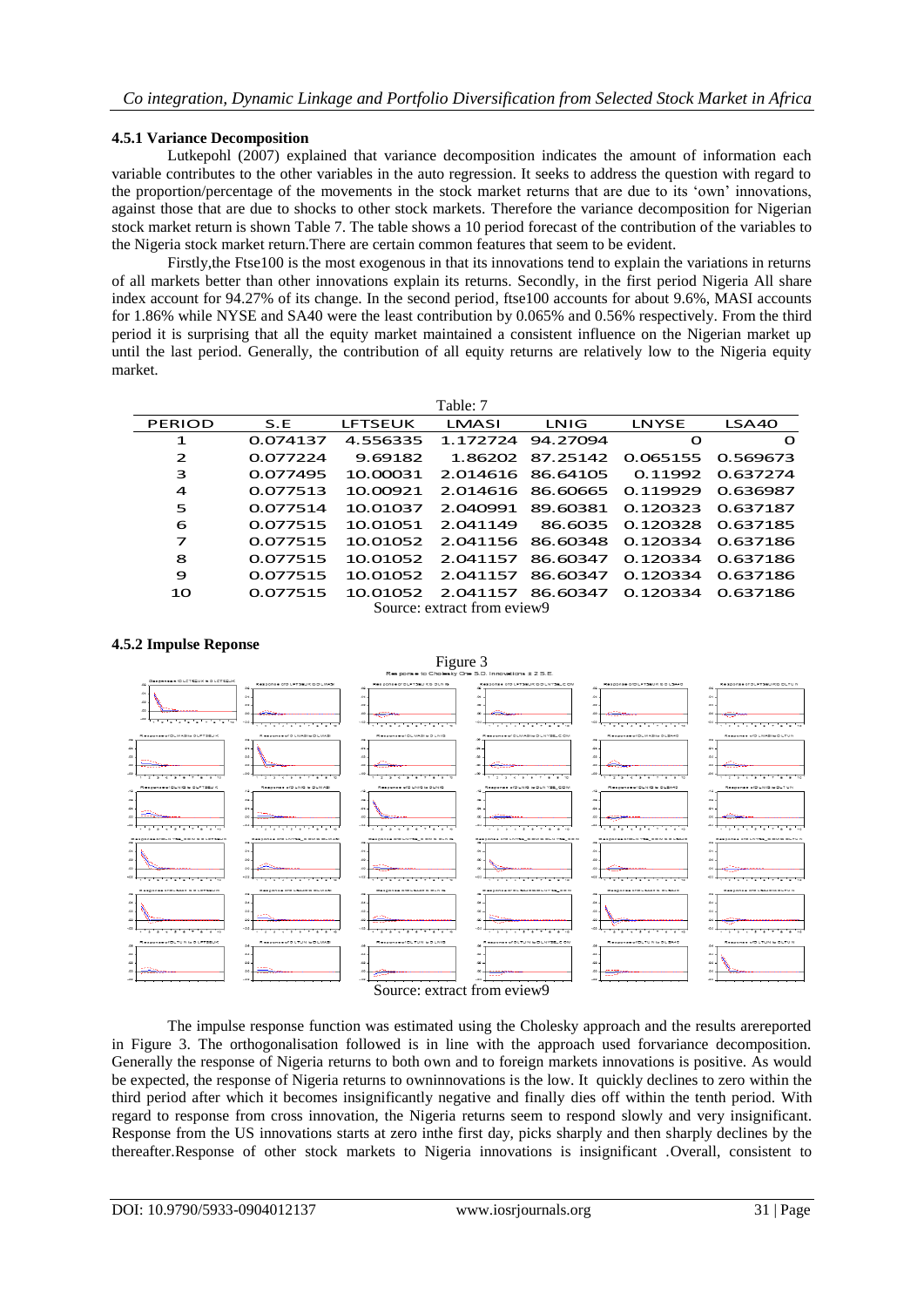informational efficiency, the response of all stock market returns to both own is quick but slow on cross innovations i.e. it takes more than a month.





We start by showing graphical plots of volatility in the stock markets.As is evident from Figure 5, all the stock markets show evidence of volatility. Generally volatility for all the stock markets exhibit similar features within the time frame especially within the financial crisis that originated the US. However, Tunisia (GARCH 6) shows a different pattern prior to the financial crisis evident from the high volatility. This could be attributed to the series of political unrest. Volatility for the rest of the equity markets seem to have significantly decreased since 2001, but Nigerian (GRACH 3) volatility starts to increase from 2015. This is attributed to decrease in the oil prices at the world market.

# **4.7 Volatility and Volatility Linkages**

Based on the result presented in Table 8, all the estimated parameters of the multivariate GARCH are highly significant at 5 and 10 percent of level for the sample period respectively. Therefore the null hypothesis of constant covariance is rejected. This result means that the conditional variance and covariance change over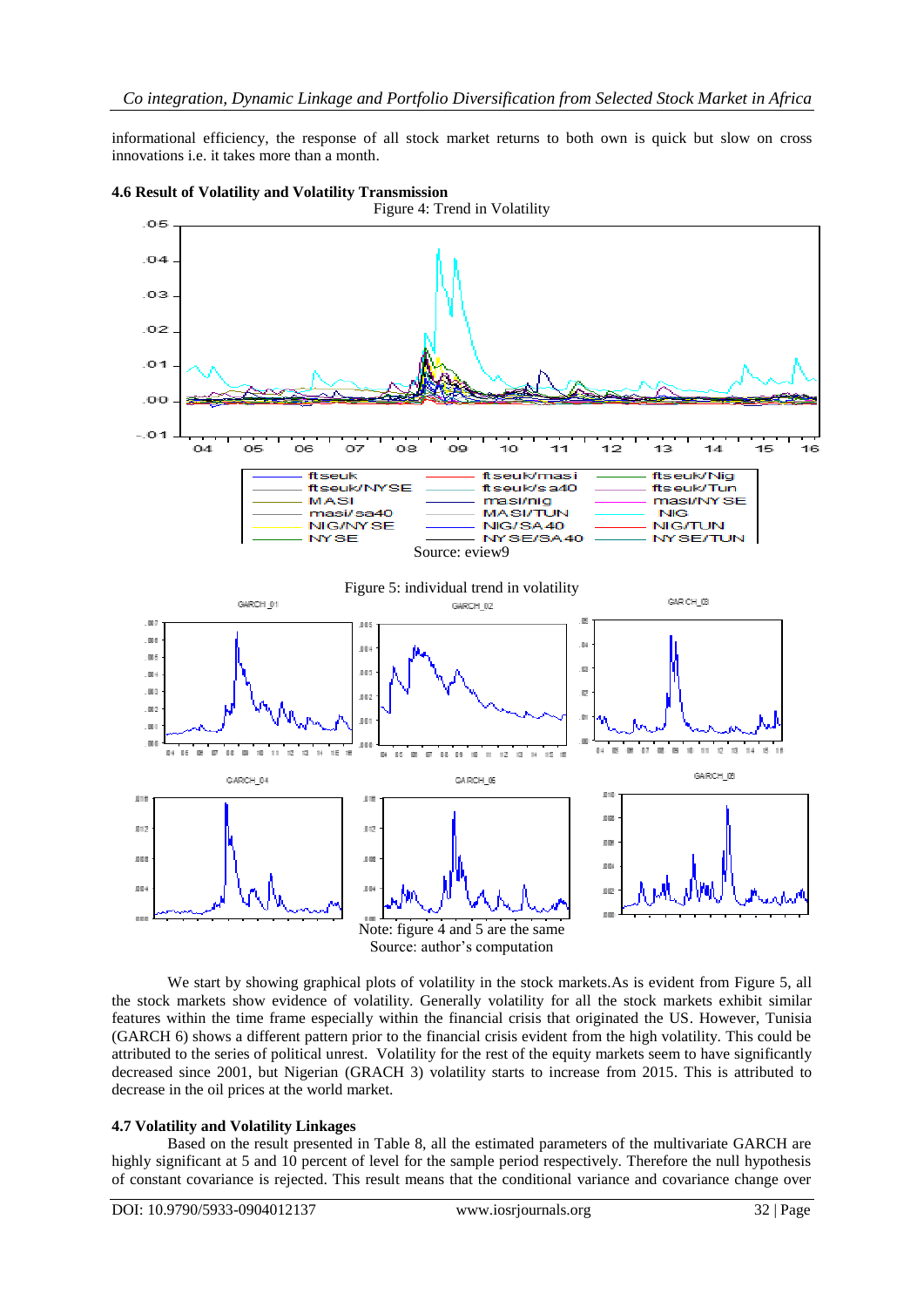time. The sumof the lagged conditional covariance and coefficients of the ARCH term are close to one which implies that the conditional covariance is highly persistent. Hence, if a future forecast of the variance is conducted, it will likely show large negative or positive return and will lead to a forecast of the variance to be high for a long time. Also, the values of the of the GARCH term range from 0.186075 to 0.903195 while the values of ARCH term range from 0.015041 to 0.338702 for the sample period respectively which when summed will be very close to one meaning that the volatility clusters and the second moment of the indices can be represent by multivariate GARCH model. This result implies the volatility of the indices tend to move together. The constant term is low signifying that the long-term average weighted value of conditional variance has small effect on the today's conditional variance.

| Table 8: parameter Estimate for the diagonal $VECH(1,1)$ |                                                |             |           |           |                         |             |  |  |
|----------------------------------------------------------|------------------------------------------------|-------------|-----------|-----------|-------------------------|-------------|--|--|
| parameter                                                | coefficient coefficient coefficient coefficien |             |           |           | coefficient coefficient |             |  |  |
| M                                                        | 0.0000264                                      | 0.0000706   | 0.0000706 | 0.0000371 | 0.0000288               | 0.000167    |  |  |
|                                                          | (1.0987)                                       | $(-0.0818)$ | (1.5779)  | (1.3057)  | (1.0876)                | (1.8458)    |  |  |
| м                                                        |                                                | 1.42E-08    | 1.64E-06  | 08.64E-07 | 6.69E-07                | $-3.88E-06$ |  |  |
|                                                          |                                                | (0.0258)    | (0.0517)  | (0.0518)  | (0.0523)                | (0.0517)    |  |  |
| м                                                        |                                                |             | 0.000189  | 9.92E-05  | 7.70E-05                | $-0.000446$ |  |  |
|                                                          |                                                |             | (1.5148)  | (1.8926)  | (1.3016)                | (2.398)     |  |  |
| м                                                        |                                                |             |           | 5.21E-05  | 4.04E-05                | $-0.000234$ |  |  |
|                                                          |                                                |             |           | (1.4308)  | (1.1837)                | (2.2995)    |  |  |
| М                                                        |                                                |             |           |           | 3.14E-05                | $-0.000182$ |  |  |
|                                                          |                                                |             |           |           | $(-1.5053)$             | (0.8184)    |  |  |
| м                                                        |                                                |             |           |           |                         | 0.001054    |  |  |
|                                                          |                                                |             |           |           |                         | (2.8326)    |  |  |
| A                                                        | 0.141167                                       | 0.015041    | 0.0150136 | 0.175779  | 0.198655                | 0.082797    |  |  |
|                                                          | (3.4562)                                       | (0.3366)    | (2.8127)  | (3.2512)  | (3.9316)                | (0.8334)    |  |  |
| А                                                        |                                                | 0.055052    | 0.111177  | 0.051590  | 0.026803                | 0.154022    |  |  |
|                                                          |                                                | (2.7992)    | (2.4361)  | (1.1242)  | (0.4630)                | (0.9585)    |  |  |
| А                                                        |                                                |             | 0.231019  | 0.205295  | 0.161263                | 0.123167    |  |  |
|                                                          |                                                |             | (2.6304)  | (3.0195)  | (2.1796)                | (0.8564)    |  |  |
| А                                                        |                                                |             |           | 0.241158  | 0.244020                | 0.221123    |  |  |
|                                                          |                                                |             |           | (2.9608)  | (3.5225)                | (1.8197)    |  |  |
| А                                                        |                                                |             |           |           | 0.338702                | 0.208022    |  |  |
|                                                          |                                                |             |           |           | (3.5202)                | (1.6813)    |  |  |
| А                                                        |                                                |             |           |           |                         | 0.269676    |  |  |
|                                                          |                                                |             |           |           |                         | (1.3012)    |  |  |
| В                                                        | 0.862581                                       | 0.903195    | 0.837692  | 0.830214  | 0.799310                | 0.400631    |  |  |
|                                                          | (26.0662)                                      | (51.6429)   | (24.6597) | (23.3226) | (22.9860)               | (1.8658)    |  |  |
| В                                                        |                                                | 0.945722    | 0.877134  | 0.869305  | 0.836945                | 0.419494    |  |  |
|                                                          |                                                | (68.9385)   | (28.6749) | (34.3911) | (27.7002)               | (1.895)     |  |  |
| В                                                        |                                                |             | 0.813521  | 0.806257  | 0.776246                | 0.389071    |  |  |
|                                                          |                                                |             | (14.7974) | (20.5054) | (19.4160)               | (1.8424)    |  |  |
| В                                                        |                                                |             |           | 0.799062  | 0.769317                | 0.385593    |  |  |
|                                                          |                                                |             |           | (17.4807) | (20.5699)               | (1.8646)    |  |  |
| В                                                        |                                                |             |           |           | 0.740679                | 0.371244    |  |  |
|                                                          |                                                |             |           |           | (17.3981)               | (1.8493)    |  |  |
| В                                                        |                                                |             |           |           |                         | 0.186075    |  |  |
|                                                          |                                                |             |           |           |                         | (0.9437)    |  |  |

Note: z-statistics in ( ) Source: eview9 extract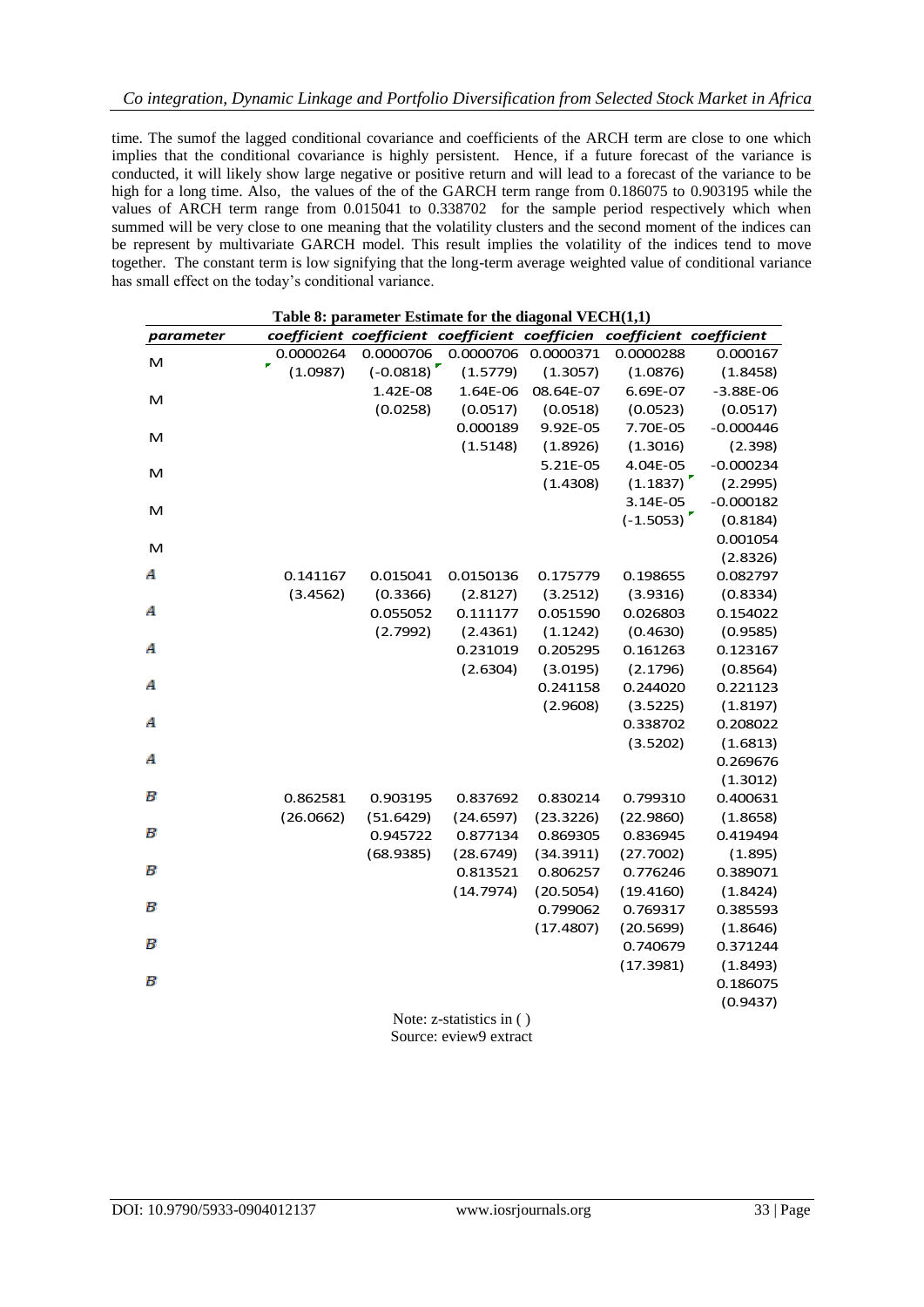| Table 9: Diagnostic test on selected market |         |        |             |        |     |  |  |  |  |
|---------------------------------------------|---------|--------|-------------|--------|-----|--|--|--|--|
| lags                                        | Q-start | prob   | Adj Q-start | Prob.  | df  |  |  |  |  |
| 1                                           | 52.19   | 0.0396 | 52.54274    | 0.0369 | 36  |  |  |  |  |
| 2                                           | 95.933  | 0.0313 | 96.88108    | 0.0269 | 72  |  |  |  |  |
| 3                                           | 126.8   | 0.1044 | 128.3855    | 0.088  | 108 |  |  |  |  |
| 4                                           | 164.03  | 0.1212 | 166.6471    | 0.0952 | 144 |  |  |  |  |
| 5                                           | 192.37  | 0.2505 | 195.9722    | 0.1968 | 180 |  |  |  |  |
| 6                                           | 220.17  | 0.4084 | 224.9344    | 0.3242 | 215 |  |  |  |  |
| 7                                           | 271.02  | 0.1959 | 278.2887    | 0.1226 | 252 |  |  |  |  |
| 8                                           | 314.27  | 0.1377 | 323.9978    | 0.0709 | 288 |  |  |  |  |
| 9                                           | 335.7   | 0.3155 | 345.7979    | 0.1837 | 324 |  |  |  |  |
| 10                                          | 371.06  | 0.3324 | 384.7119    | 0.1774 | 360 |  |  |  |  |
| 11                                          | 405.36  | 0.3618 | 421.7377    | 0.179  | 396 |  |  |  |  |
| 12                                          | 439.59  | 0.3899 | 458.9717    | 0.1783 | 432 |  |  |  |  |

|  |  | 4.8 Diagnostic test and stability test |  |
|--|--|----------------------------------------|--|
|  |  |                                        |  |

Source: calculated using eview9

Table 9 provides the estimated Portmanteau Box-Pierce/Ljung-Box Q-statistics and the adjusted Qstatistics for the system residuals using the Cholesky of covariance Orthogonization method. Both the Qstatistics and the adjusted Qstatistics show that the null hypothesis of no autocorrelations cannot be rejected at the 10 per cent level for various lags of up to 12.Thus, one can conclude that there is no significant amount of serial correlation left in the system residuals as the bulk of the serial correlation have disappeared in the resulting system residuals inTable 9 This provides further support for the VECH model as it absorbs a great deal of inertia and ARCH and GARCH effects present in the original return series.





# Source: eview7 calculation

The cumulative sum of recursive residuals (CUSUM) and the CUSUM of square (CUSUMSQ) tests are applied to assess parameter stability (Pesaran and Pesaran, 1997). Fig 6 plot the results for CUSUM and CUSUMSQ tests. The results indicate the absence of any instability of the coefficients because the plot of the CUSUM and CUSUMSQ statistic fall inside the critical bands of the 5% confidence interval of parameter stability.

# **4.9 Discussion of findings**

The results from the bivariate cointegration are indeed in contrast with the recent finance literature argument that due to increased globalisation, technological development and financial liberalisation, financial markets are expected to move together (Isakov and Perignon, 2000; Bala and Premaratne, 2004; Forbes and Chinn, 2004; Bonfiglioli and Favero, 2005). Our results are also in contrast with those of Allen and McDonald (1995) who established that Australia has a long run cointegrating relationship with some of the world's major equity markets. Surprisingly, the multivariate cointegration confirmed this results which is in contrast with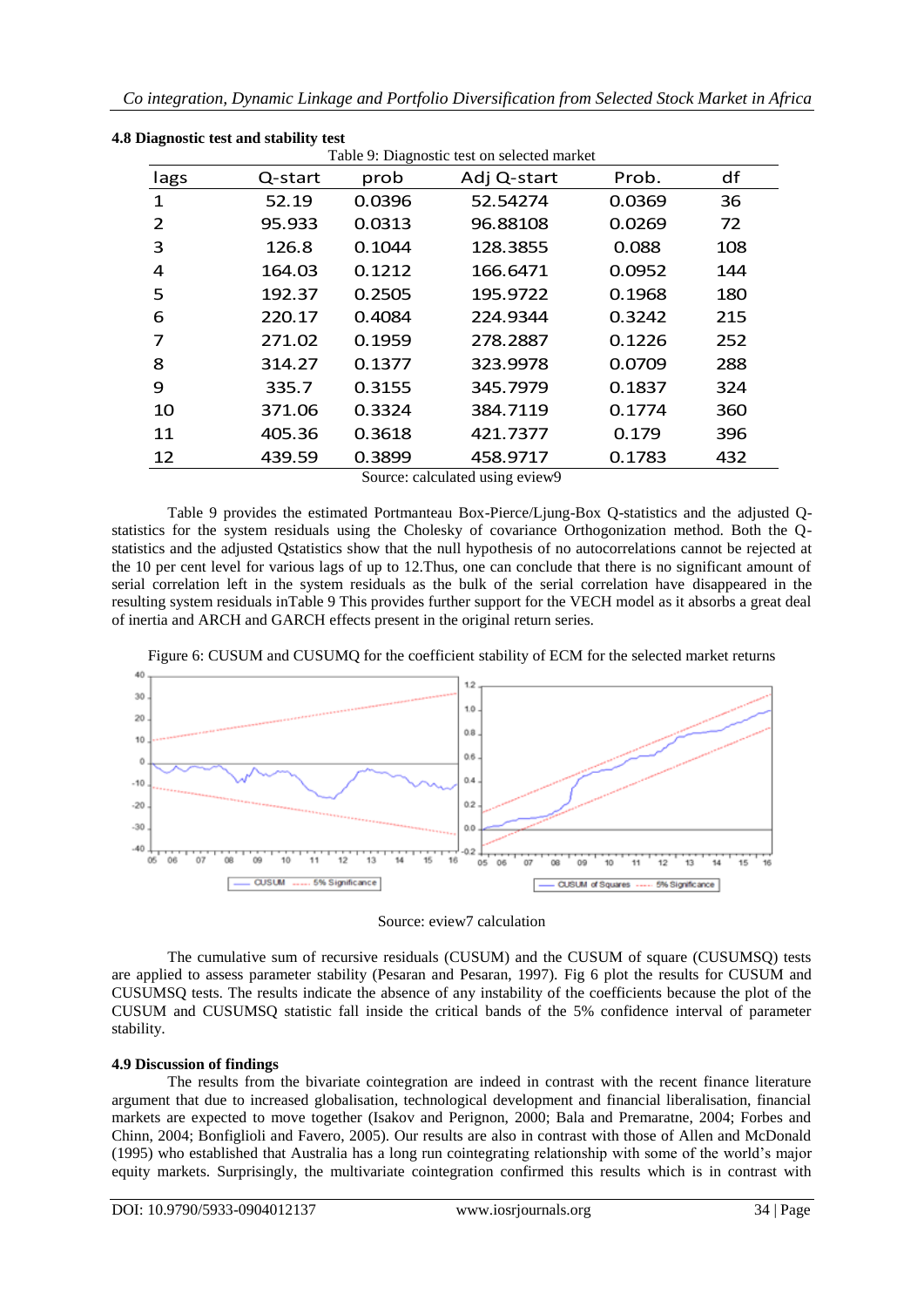(Kasa, 1992; Allen and McDonald, 1995; Hassan and Naka, 1996) who found that developed stock markets share a common long-term trend. But the result is in conformity with the notable cointegration literatures in likes of Fraser and Oyefeso (2005), Pascual (2003), Rangvid (2001), Dickson (2000), Chan et al (1997), who posit that if two stock markets are efficient in the long run, then their stock prices cannot be cointegrated.

We therefore establish three possible implications to the aforementioned. The first one is that the Nigerian equity market is not integrated with the world equity markets considered in this study. The second implicationflows from the first and it regards the possibility of gaining from international diversification. The non-existence of a cointegrating relationship between the Nigerian and the considered stock marketsimplies that these markets offer potential for pairwise portfolio diversification for a Nigerian portfoliomanager.The third implication is in the spirit of efficient market hypothesis (EMH) for internationalequity markets. This is because the existence of cointegration implies that causality must at leastrun from one direction (see Allen and McDonald, 1995 and Aziakpono, 2006). In this regard, iftwo stock markets indices move together in the longrun they will be violating the weak formefficiency as this would indicate that one stock market index can be predicted by the aid of theother stock market index. Stock prices from two distinct efficient equity markets cannot be cointegrated (Chang,Nieth and Wei, 2006).

 However, the non-existence of cointegrating relationships between the Nigeria and the world equity markets considered in this study implies that none of themarkets help predict the long run path of the Nigeria equity market price index. However, a note ofcaution should be sounded when interpreting the implication of cointegration for the EMH. As Masih and Masih (2001) note, non-existence of cointegrating relationship only invalidates the concept of existence of a long-run equilibrium tending relationship, but does not invalidate any short-runrelationships which may arise due to profit-seeking opportunities in transaction. Thus, it is possible that the Nigerian index may be predicted by at least one of the world stock market indices in theshort run.

Our results from the MV-GARCH are in contrast with the findings of Piesse and Hearn (2002) that use the exponential GARCH model of Nelson (1991) with weekly data for the period 1997-2000 to establish evidence of bidirectional transmission of asymmetric volatility among some of the sub-Saharan equity markets.

# **V. Conclusion and Policy Implications**

Controlling for the possible influence of advance stock market (UK and US) and, in the spirit of finance proposition that portfolio diversification is fruitful if more markets are added into the portfolio, this paper examines the cointegration, dynamic linkage and portfolio diversification in selected stock from February 1, 2004 to July 1, 2016 using VAR-MV-GARCH approach. Four hypothetical portfolios from the perspective of Nigerian investors were formed and tested in a multivariate cointegration using the Johansen (1988, 1990) approaches the results show that there is no cointegration relationship between Nigeria and the selected African market with exception to UK where there is evidence of weak comovement. This result is robust with bi-variate cointegration analysis. Thus, the implication for these findings is that the Nigeria market is weakly integrated into the global equity markets and as such long term diversification is worthwhile for Nigeria portfolio managers. In general the result are in line with most studies on African market interactions.

The next step in our empirical analysis was to examine the extent of returns linkages among thestock markets. Here the VAR framework, along with the block exogeneity, impulse response andvariance decomposition functions, were estimated. Results from the VAR framework establishedthat there are no significant linkages of returns coming from the individual equity market. But collectively all the have influence at the Nigeria.Furthermore, the response of Nigeria to innovations from other markets was examined and responses to innovations from the UK was the fastest. It was also established that the UK has the dominant influence on Nigeria returns followed by Morocco and the other markets are not very important. However, own innovations were found to be more important than cross innovations.

The MV-GARCH was use in analysing volatility in each of the stock markets, the result shows conditional variance and covariance change over time. Although all the market show related characteristics between 2007-2009 but they differ from 2010. This has been attributed to their individual risk. The sumof the lagged conditional covariance and coefficients of the ARCH term for the individual market is close to one which implies that the conditional covariance is highly persistent.

The findings of this study have important implications for policymakers and investment strategies. Firstly, the fact that the Nigeria equity market is weakly integrated into the world stock markets considered implies that long term portfolio diversification may be worthwhile for Nigeria portfolio managers. Thus, investors can exploit this to construct potentially risk-averting or profit maximising portfolios. Moreso, the fact that the Nigerian equity market is not well integrated into the world equity market should be of concern for policy makers. This is because more integration of world equity markets will ensure reduction of cost of capital (see Kearney and Lucey, 2004). Therefore, we advocate that more openness and more relaxation of any form of foreign currency control could be of importance to achieve this end and indeed encourage foreign direct investment. Secondly, the fact that volatility from other stock markets is quickly transmitted into the Nigeria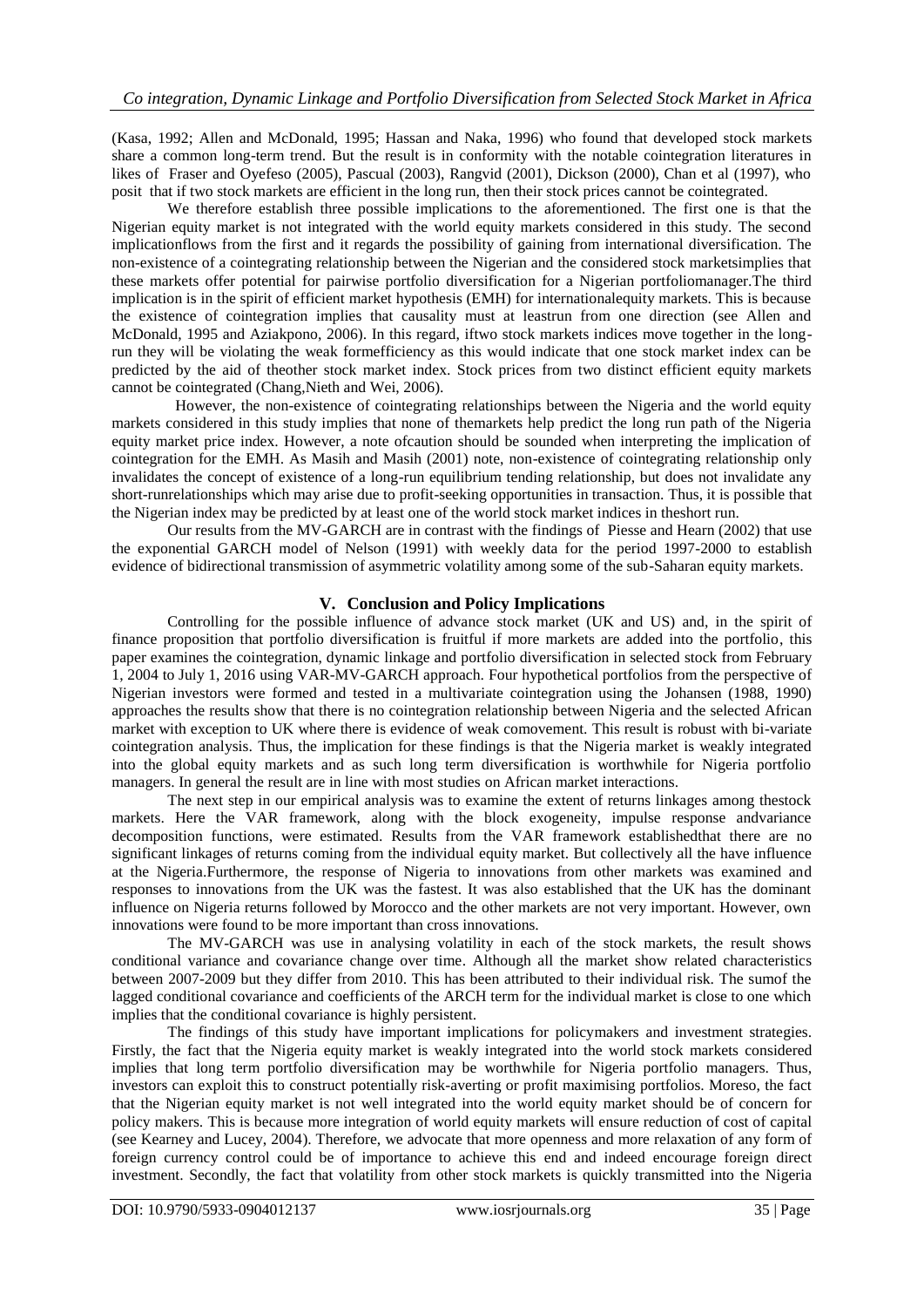stock market should be of concern for policy makers. This is because volatility affects financial stability.Volatility transmission from the world stock markets to the Nigeria market could be harmful during times of crises.

#### **References**

- [1]. Ahlgren,N and Antell,J.(2002) Testing for cointegration between international stock prices. Applied Financial Economics, 2002, 12, 851-861
- [2]. Allen, D. E. and McDonald, G., (1995). The long-run gains from international equity diversification: Australian evidence from cointegration tests. Applied Financial Economics. 5, 33-42.
- [3]. Appiah-Kusi, J. and G. Pescetto (1998) "Volatility and volatility spill-overs in emerging markets:the case of African stock markets". Ekonomia 2(2), 171-185.
- [4]. Arshanapalli, B., Doukas, J. and Lang, L., (1995). Pre- and Post- October 1987 stock market linkages between US and Asian markets. Pacific-Basin Finance Journal. 3, 57-73.
- [5]. Baillie,R.,and Bollerslev,T,(1989),Common Stochastic Trends in a System of Exchange
- [6]. Rates,' Journal of Finance**,** Vol. 44: 167- 181.
- [7]. Bekaert, G., and Harvey, C.R.,(1995), Time-varying world market integration. Journal of Finance .50,403–444.
- [8]. Bollerslev, T.(1986), Generalised Autoregressive Conditional Heteroskedasticity, Journal of Econometrics, Vol. 31, pp. 307-27.
- [9]. Bollerslev, T., Engle, R. F. and Wooldridge, J. M. (1988). A Capital asset pricing model with time-varying covariances. Journal of Political Economy 96(1):
- [10]. 116-131.
- [11]. Brooks,C (2010). Introductory Econometrics for Finance. 2nd ed. The Edinburgh Building, Cambridge CB 8RU, UK: Cambridge University press.
- [12]. Chan, K.C., B.E. Gup and Pan,M.S (1992), An Empirical Analysis of Stock Prices in Major Asian Markets and the United States, Financial Review, Vol. 27, pp. 289-307.
- [13]. Chan,K.C., Gup,B.E., and Pan,M.(1997) International stock market efficiency and integration: A study of eighteen nations. Journal of Business Finance & Accounting,24(6),0306-686X
- [14]. Chang, T., Nieh, C. and Wei, C., (2006). Analysis of long-run benefits from international equity diversification between Taiwan and its major European trading partners: An empirical note. Applied Economics. 38, 2277–2283.
- [15]. Chen, J.,Buckland, R., and Williams, J.,(2011), Regulatory changes, market integration and spillover effects in the ChineseA, B and HongKong equity markets, Pacific-Basin Finance Journal.
- [16]. Collins, D. and M. Abrahamson (2004), African equity markets and the power of financial integration. South African Journal of Economics 72(4), 658-683.
- [17]. Collins, D. and N. Biekpe (2003), Contagion: a fear for African equity markets? Journal of Economics and Business 55, 285-297.
- [18]. Corhay, A., A.T. Rad and J.P. Urbain (1993), Common Stochastic Trends in European Stock Markets, Economics Letters, Vol. 42, pp. 385–90.
- [19]. Darrat, A. R. and Benkato, O. M., (2003), Interdependence and Volatility Spillovers under Market Liberalization: The Case of Istanbul Stock Exchange. Journal of BusinessFinance and Accounting. 30(7), 1089-1114
- [20]. Dickey, David, A., and Wayne, A., Fuller (1979), Distribution of the Estimators for Autoregressive Time Series With a Unit Root, Journal of the American Statistical Assoc., 74, 427-431.
- [21]. Dickinson,D (2000), Stock market integration and macroeconomic fundamentals: an empirical analysis, 1980- 95. Applied Financial Economics, 2000, 10, 261- 276
- [22]. Dwyer, G.P., and M.S Wallace (1992), Cointegration and market efficiency. Journal of International Money and Finance 11(4), 318-327.Econometrica. 59(2), 347-370.
- [23]. Engle, R.F. and Granger, C.W.J., (1987), Co-integration and error correction: representation, estimation and testing. Econometrica 55 (2), 251–276.
- [24]. Eview Manual., (2009). Help system. [Online]. Available[: www.eviews.com.](http://www.eviews.com/)
- [25]. Frnandez-Serrano, J.L. and Sosvilla-Rivero, S. (2001), Modelling Evolving Long-run Relationships: The Linkages between Stock Markets in Asia, Japan and the World Economy, 13, 145–60.
- [26]. Forbes, J. and Rigobon, R., (2002), No contagion, only interdependence: Measuring stock market comovements. Journal of Finance. 57, 2223-2261.
- [27]. Forbes, J. K. and Chinn M. D., (2004). A decomposition of global linkages in financial markets over time. The Review of Economics and Statistics. 86(3), 705-722.
- [28]. Fraser,P and Oyefeso,O . (2005). UK and European Stock Market Integration. Business Finance & Accounting. 32(1) & (2), 0306- 686X
- [29]. Glezakos, M., Merika, A. and Kaligosfiris, H., (2007), Interdependence of major world stock exchanges: how is the athens stock exchange affected? International researchJournal of Finance and Economics. 7, 24-39.
- [30]. Granger, C.W.J. (1986), Developments in the Study of Cointegrated Economic Variables, Oxford Bulletinof Economics and Statistics, 48, 213–28.
- [31]. Green, W.H.,(2002),Econometric Analysis ( $5<sup>th</sup> Edition$ ).New Jersey: Prentice Hall.<br>[32]. Guiarati, D. N.,(2005).Essential of Econometrics ( $4<sup>th</sup> Edition$ ). New York: McGrav
- Guiarati, D. N.,(2005), Essential of Econometrics ( $4<sup>th</sup>$  Edition). New York: McGraw-Hill Inc.
- [33]. Harris, R. and Sollis, R. 2003. Modelling and forecasting financial time series. New
- 
- [34]. York, Wiley.<br>[35]. Hosking, J.R Hosking, J.R.M., (2006), On the Characterization of Distribution by their L-moment. Journal of Statistics Planning and Inference, 136,193-198.
- [36]. Johansen, S. (1991), Estimation and hypothesis testing of cointegration vectors in Gaussian vector autoregressive models, Econometrica, vol. 59, No.6, 1551-1580.
- [37]. Johansen, S. (1988), Statistical Analysis of Cointegrating Vectors', Journal of Economic Dynamics and Control, vol. 12, pp. 231– 54.
- [38]. Johansen, S., (1995), Likelihood based inference in cointegrated vector autoregressive models. In: Advanced Texts in Econometrics. Oxford University Press.
- [39]. Johansen, S., and K Juselius (1992), Testing structural hypothesis in a multivariate cointegration analysis of the PPP and the UIP for the UK. Journal of Econometrics 53 211-244.